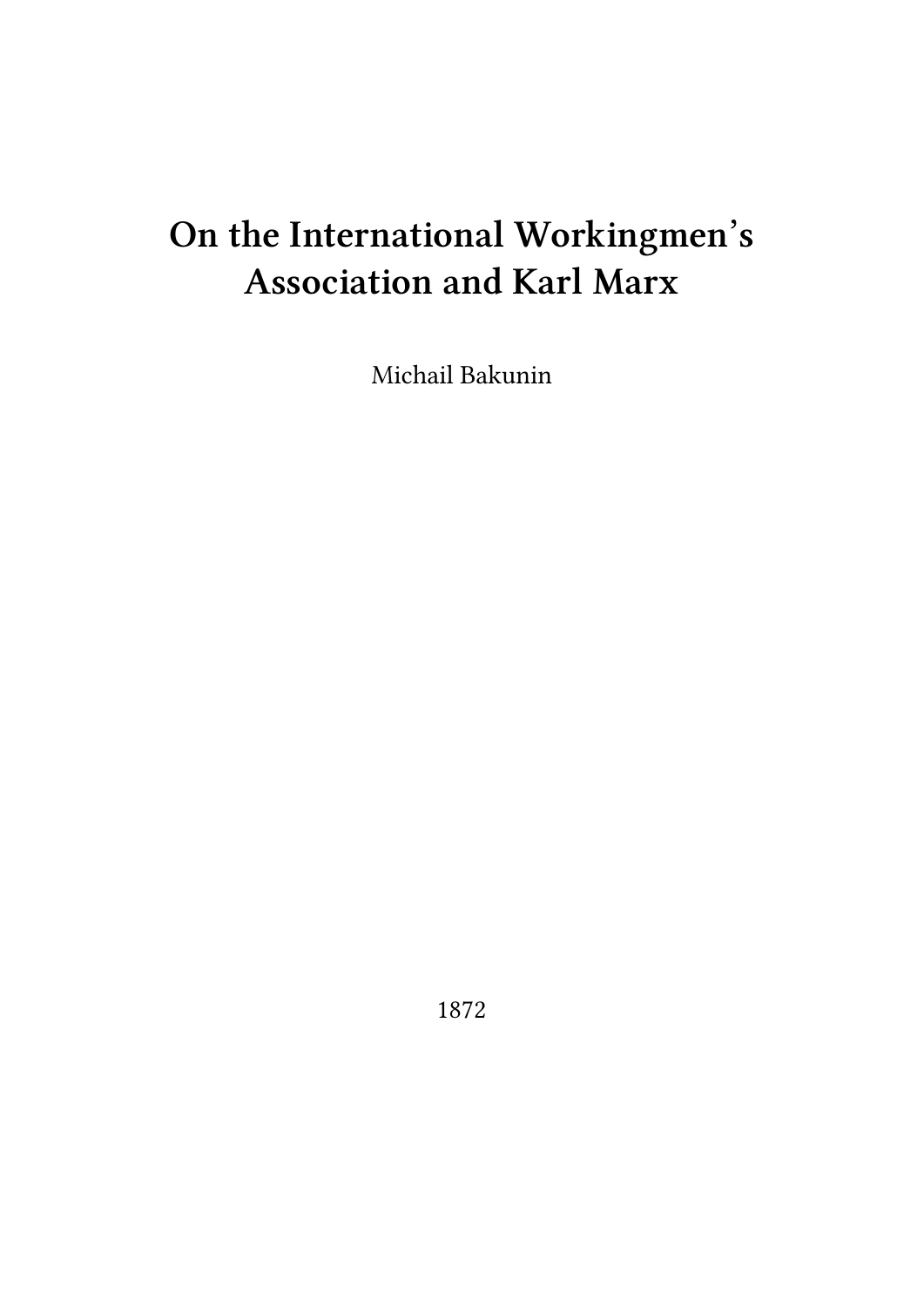## **Contents**

| Political Consciousness and Statist Civilization            | 18 |
|-------------------------------------------------------------|----|
| Critique of Economic Determinism and Historical Materialism | 20 |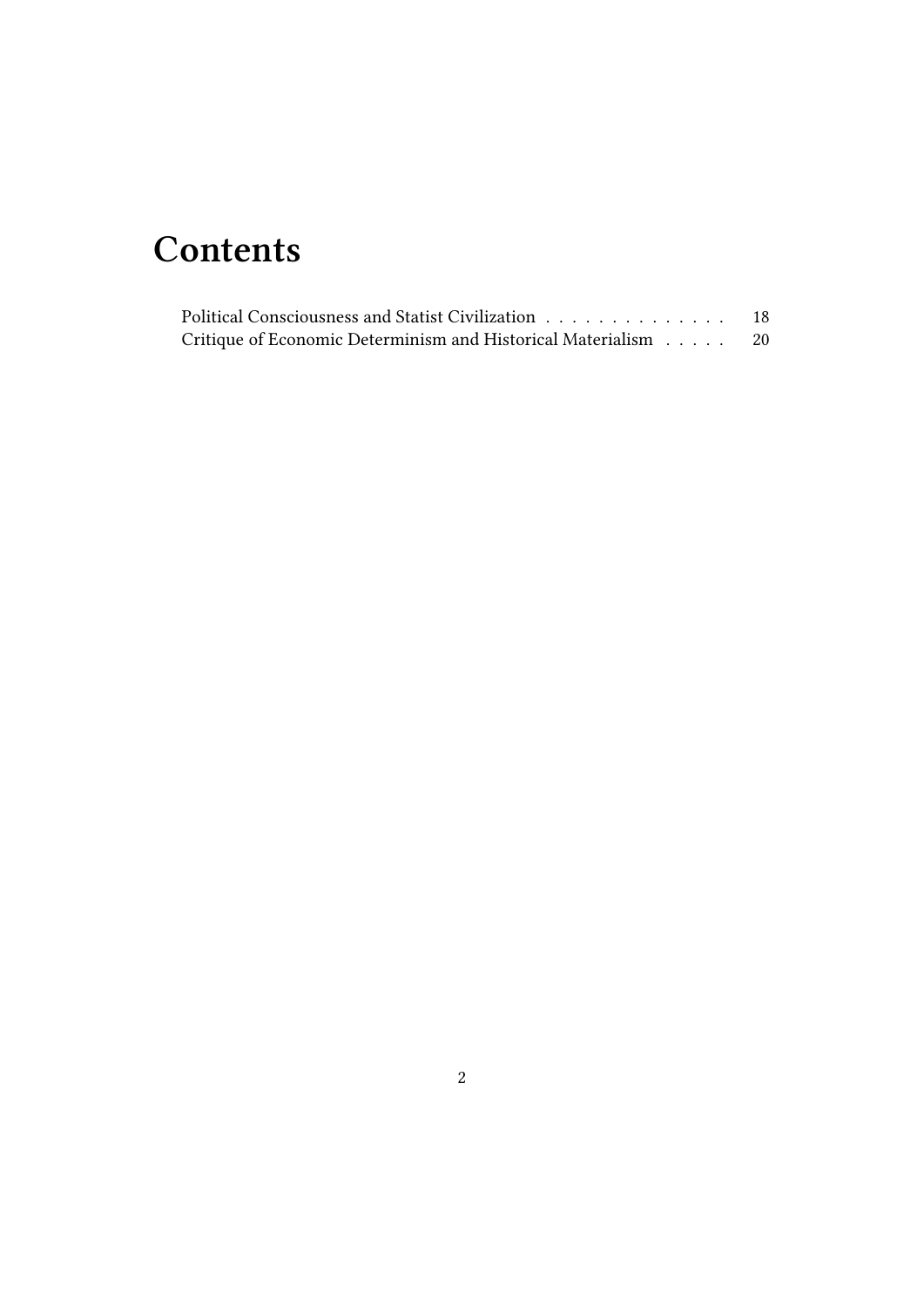*This selection was written when the decisive struggle in the International Workingmen's International had reached its climax with the expulsion of Bakunin from the International by the Hague Congress in 1872.*

\* \* \*

When it comes to exploitation the bourgeoisie practice solidarity. In combating them the exploited must do likewise; and the organization of this solidarity is the sole aim of the International. This aim, so simple and so clearly expressed in our original statutes, is the only legitimate obligation that all the members, sections, and federations of the International must accept. That they have done so willingly is shown by the fact that in barely eight years more than a million workers have joined and united their forces under the banner of this organization, which has in fact become a real power, a power with which the mightiest monarchs are now forced to reckon.

But all power entices the ambitious, and Mr. Marx and company, it seems, having never taken into account the nature and source of this prodigious power of the International, imagine that they can make it a stepping-stone or an instrument for the realization of their own political pretensions. Mr. Marx, who was one of the principal initiators of the International (a title to glory that no one will contest) and who for the last eight years has practically monopolized the whole General Council, should have understood better than anyone two things which are selfevident and which only those blinded by vanity and ambition could ignore: 1) that the marvelous growth of the International is due to the *elimination from its official program and rules* of all political and philosophic questions, and 2) that basing itself on the principle of the autonomy and freedom of all its sections and federations the International has happily been spared the ministrations of a *centralizer* or director who would naturally impede and paralyze its growth. Before 1870, precisely in the period of the International's greatest expansion, the General Council of the International did not interfere with the freedom and autonomy of the sections and federations — not because it lacked the will to dominate, but only because it did not have the power to do so and no one would have obeyed it. The General Council was an appendage trailing behind the spontaneous movement of the workers of France, Switzerland, Spain, and Italy.

As far as the political question is concerned, everyone knows that if it was eliminated from the program of the International, it was not the fault of Mr. Marx. Nor is it due to any change of mind on the part of the author of that famous *Manifesto* of the German Communists published in 1848 by him and his friend and accomplice, Mr. Engels. Nor did he fail to emphasize this question in the Inaugural Proclamation — a circular addressed to all the workers of all lands — published in 1864 by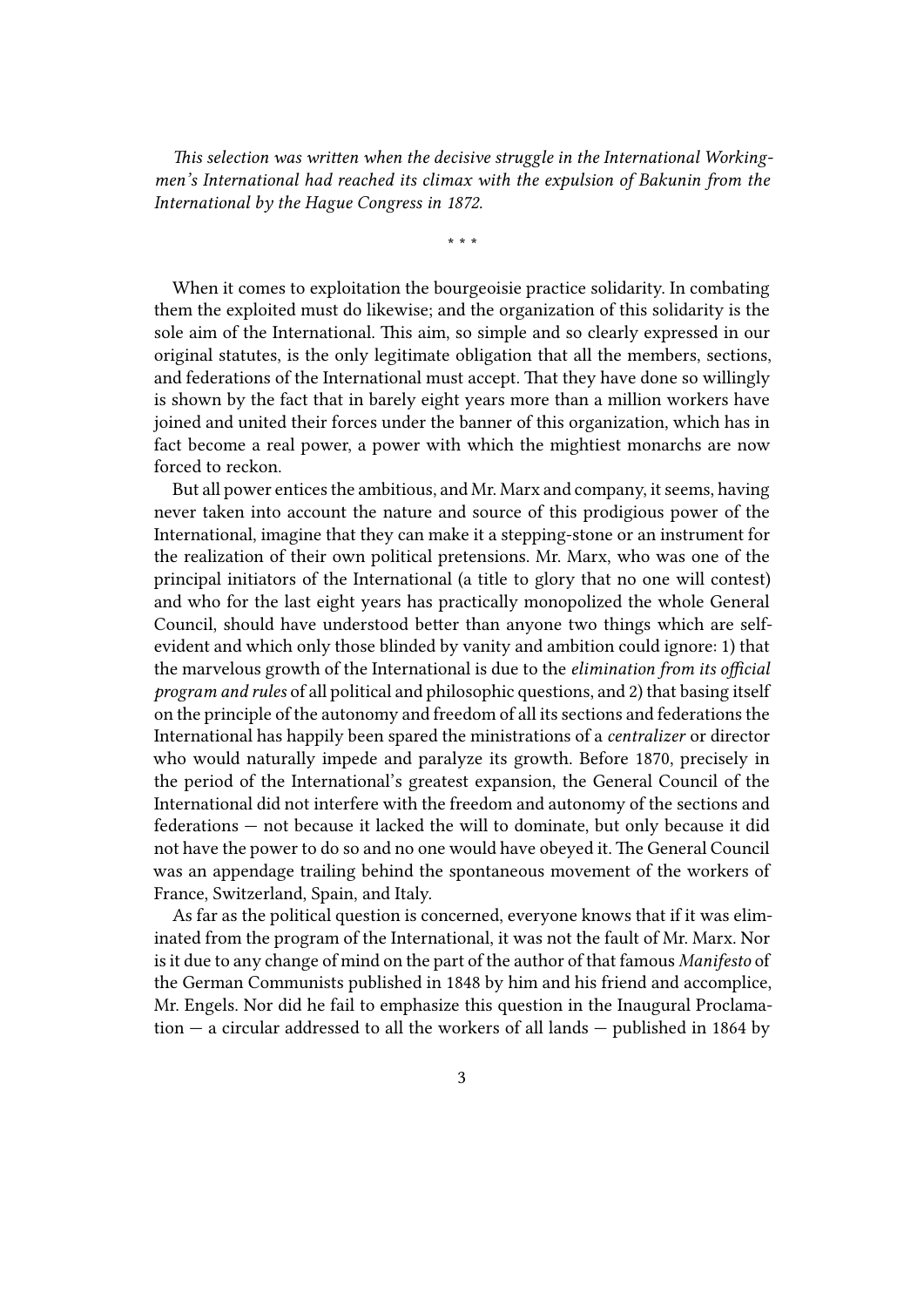the London Provisional General Council. The sole author of the Proclamation" was Mr. Marx.

In this proclamation the chief of the German authoritarian communists stressed that "the conquest of political power is the first task of the proletariat …"

The First Congress of the International (Geneva, 1866) nipped in the bud the attempt of Marx  $-$  who now poses as the dictator of our great association  $-$  to inject this political plank. It has been completely eliminated from the program and statutes" adopted by this congress which remain the foundation of the International, Take the trouble to re-read the magnificent "Considerations" which are the Preamble to our general statutes and you will. see that the political question is dealt with in these words:

Considering that the emancipation of the workers must be the task of the workers themselves; that the efforts of the workers to achieve their emancipation must not be to reconstitute new privileges, but to establish, once for all, equal duties and equal rights; that the enslavement of the workers to capital is the source of all servitude — political, moral, and material; that for this reason the *economic emancipation of the workers is the great aim to which must be subordinated every political movement, etc.* [All emphases are Bakunin's.]

This key phrase of the whole program of the International breaks the links which chain the proletariat to the politics of the bourgeoisie. The proletariat, in recognizing this truth, will further widen the gap that separates them from the bourgeoisie with each step they take.

The Alliance, the Geneva section of the International, has interpreted this paragraph of the "Considerations" in these terms:

The Alliance rejects all political action which has not for its immediate and direct aim the triumph of the workers over capitalism. Consequently it fixes as its ultimate aim the abolition of the state, of all states, [these to be replaced] by the universal federation of all local associations through and in freedom.

Contrary to this, the German Social Democratic Workers party, founded in 1869, under the auspices of Mr. Marx, by Mr. Liebknecht and Mr. Babel, announced in its program that "the conquest of political power was the indispensable condition for the economic emancipation of the proletariat" and that consequently, the immediate objective of the party must be the organization of a big legal campaign to win universal suffrage and all other political rights. The final aim was the establishment of the Great Pan-Germanic State, the so-called People's State.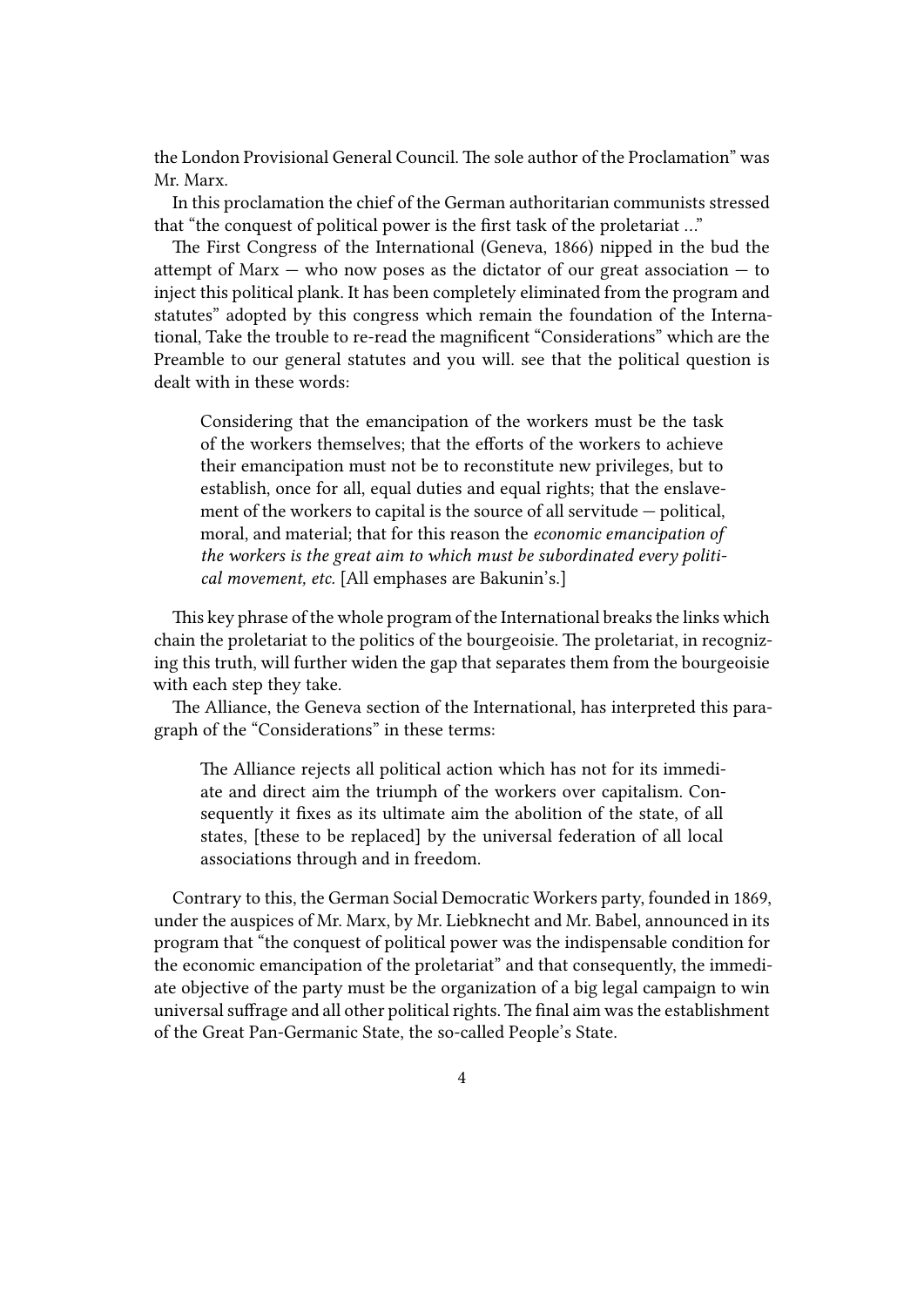Between these two tendencies there exist the same conflicting conceptions and the same abyss that separate the proletariat and the bourgeoisie. Is it surprising, therefore, that these irreconcilable adversaries clashed in the International, that the struggle between them, in all forms and on all possible occasions, is still going on? The Alliance, true to the program of the International, disdainfully rejected all collaboration with bourgeois politics, in however radical and socialist a disguise. They advised the proletariat that the only real emancipation, the only policy truly beneficial for them, is the exclusively *negative* policy of demolishing political institutions, political power, government in general, and the State, and that to do this it is necessary to unify the scattered forces of the proletariat into an International organization, a revolutionary power directed against the entrenched ]power of the bourgeoisie.

The German Social Democrats advocated a completely opposite policy. They told these workers, who unfortunately heeded them, that the first and most pressing task of their organization must be to win political rights by legal agitation. They thus subordinated the movement for economic emancipation to an exclusively political movement, and by this obvious reversal of the whole program of the International they filled in at a single stroke the abyss that the International had opened between the proletariat and the bourgeoisie. They have done more. They have tied the proletariat to the bourgeois towline. For it is evident that this whole political movement so enthusiastically extolled by the German Socialists, since it must precede the economic revolution, can only be directed by the bourgeoisie, or what is still worse, by *workers transformed into bourgeois by their vanity and ambition.* And, in fact, this movement, like all its predecessors, will once more supersede the proletariat and condemn them to be the blind instruments, the victims. to be used and then sacrificed in the struggle between the rival bourgeois parties for the power and right to dominate and exploit the masses. To anyone who doubts this we have only to show what is happening now in Germany, where the organs of social democracy sing hymns of joy on seeing a congress of professors of bourgeois political economy entrusting the proletariat to the paternal protection of states, and it has occurred in parts of Switzerland where the Marxian program prevails — at Geneva, Zurich, Basel, where the International has declined to the point of being only an electoral ballot box for the profit of the radical bourgeois. These incontestable facts seem to me to be more eloquent than any words.

These facts are real and they are a natural effect of the triumph of Marxian propaganda. And it is for this reason that we fight the Marxian theories to the death, convinced that if they should triumph throughout the International, they would at the least kill its spirit, as they have already in great part done in the places I have referred to.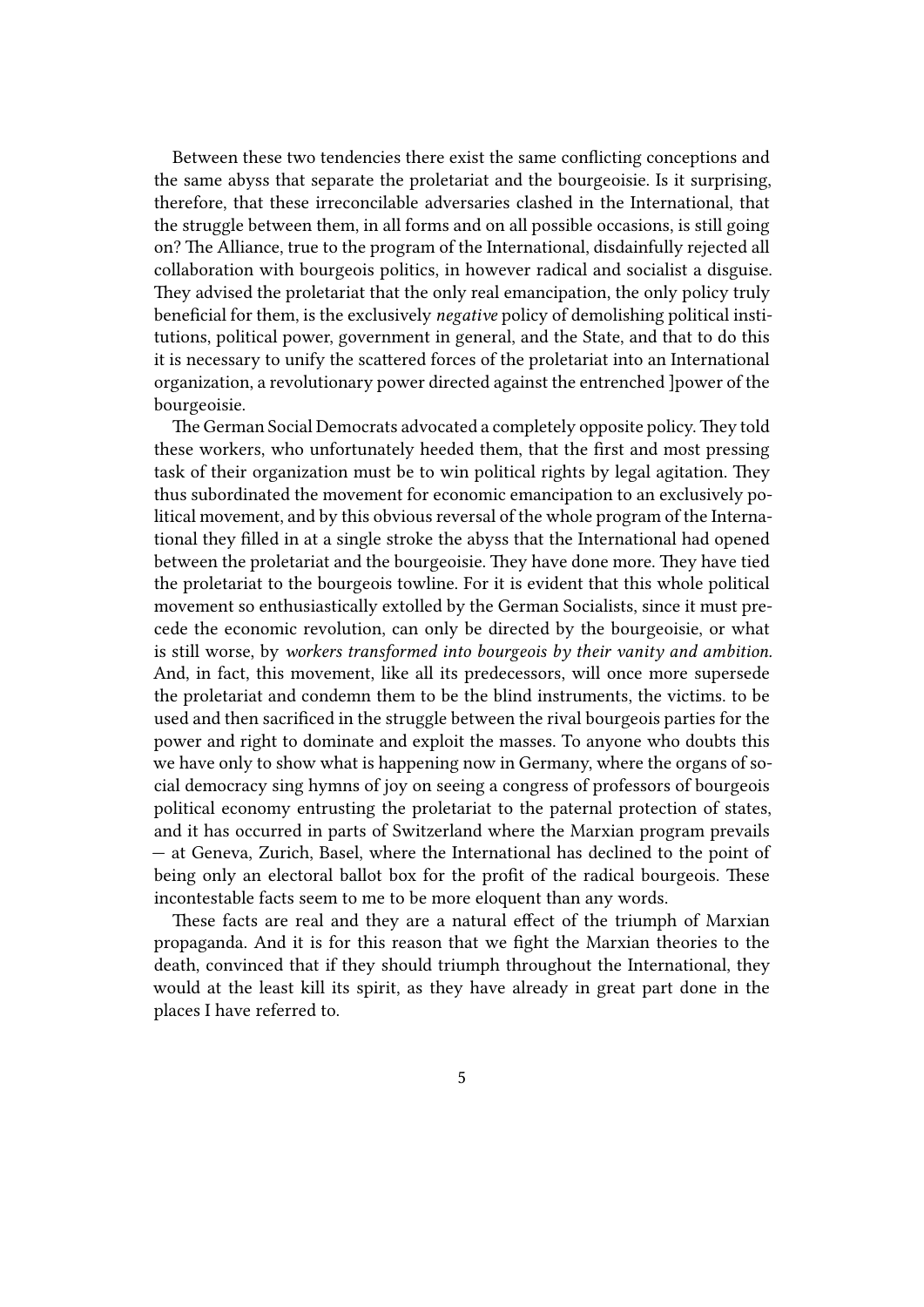Certainly we have deplored and still deeply deplore the immense confusion and demoralization which these ideas have caused in arresting the promising and marvelous growth of the International and almost wrecking the organization. In spite of this none of us ever dreamed of stopping Mr. Marx and his fanatical disciples from propagating their ideas in our great association. If we did so, we would violate our fundamental principle: '*absolute freedom to propagandize political and philosophic ideas.*

The International permits no *censor* and no *official truth* in whose name this censorship can be imposed. So far, the International has refused to grant this privilege either to the Church or to the State, and it is precisely because of this fact that the unbelievably rapid growth of the International has surprised the world.

This is what the Geneva Congress (1866) understood better than Mr. Marx. The effective power of our association, the International, was based on eliminating from its program all political and philosophical planks, *not as subjects for discussion and study* but as *obligatory principles* which all members must accept.

It is true that in the second congress of the International (Lausanne, 1867), misinformed friends, not adversaries, moved for the adoption of a political plank. But most fortunately the question of politics was harmlessly formulated in this platonic statement: "that the political question was inseparable from the economic question" — a declaration to which any of us could subscribe. For it is evident that politics, that is, the institutions of and relations between states, has no other object than to assure to the governing classes the legal exploitation of the proletariat. Consequently, from the moment that the proletariat becomes aware that it must emancipate itself, it must of necessity concern itself with the game of politics in order to fight and defeat it. This is not the sense in which our adversaries understand this problem. What they have sought and still want is the *constructive* politics of the State. But not finding the sentiment favorable at Lausanne, they wisely abstained from pressing the question.

In 1868 they tried again at the Brussels Congress. The Belgian Internationalists, being communalists, i.e., anti-authoritarians and by tradition and history, offered our opponents no ,chance of success. Once again, they did not press the political question.

Three years of defeats! This was too much for the impatient ambition of Mr. Marx. He commanded his army to make a direct attack, which order was carried out at the Basel Congress ( 1869). The chances seemed favorable. The Social Democratic party had enough time to organize itself in Germany under the leadership of Mr. Liebknecht and Mr. Babel. The party had links with German Switzerland, at Zurich and Basel, and even in the German section of the International in Geneva. It was the first time that German delegates were present in any great number in a congress of the International.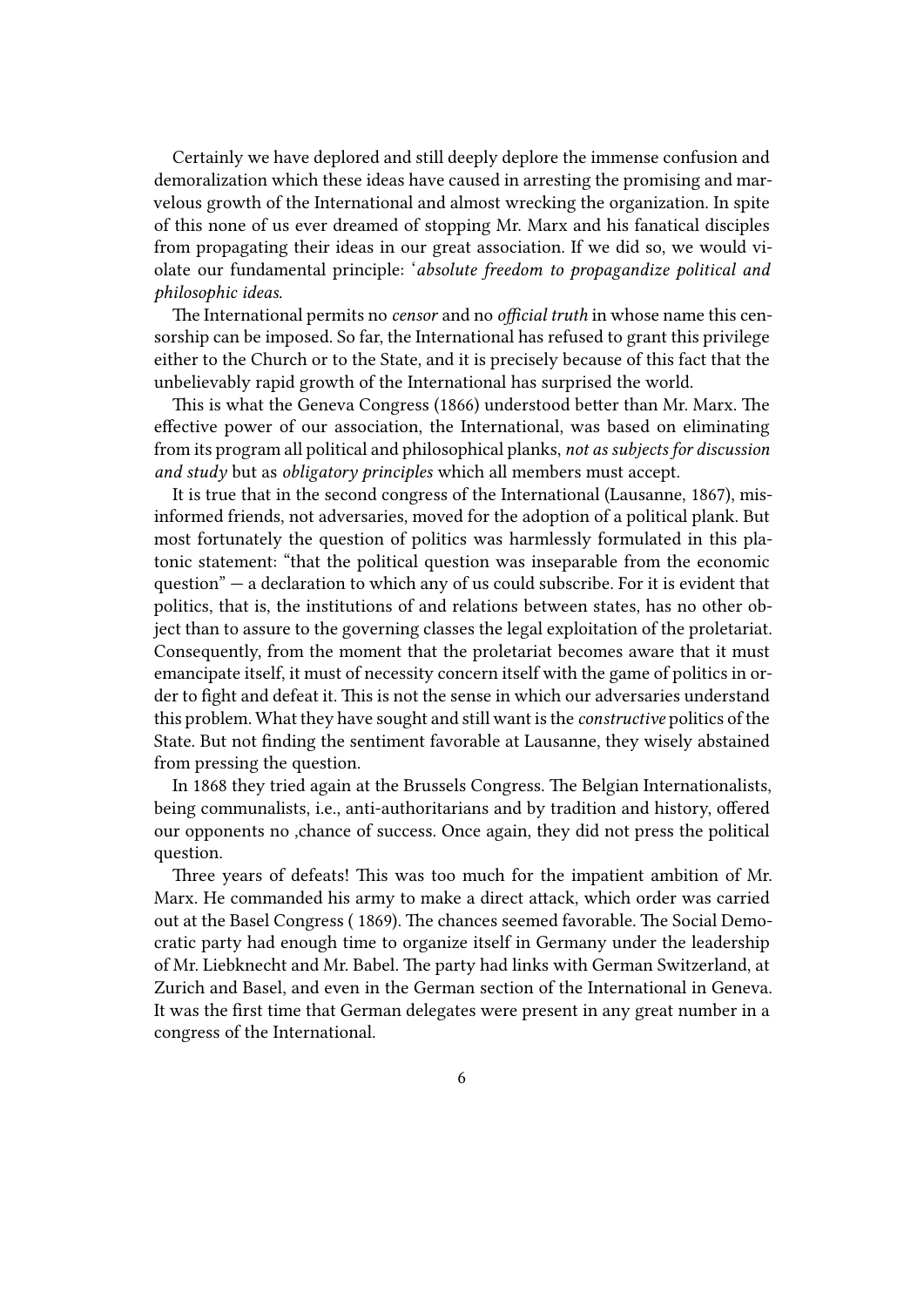… Though well prepared for the great battle, the Marxists lost … . Soon after his defeat at this congress, the General Council, which was in effect Marx's puppet, awoke from its enforced lethargy (so healthful for the International) and opened an offensive. It began with a torrent of odious falsehoods, character assassinations, and plots against all those who dared to disagree with Marx's clique, disseminated by the German papers and in the other countries by secret letters and confidential circulars, and by all sorts of agents recruited in various ways into the Marxist camp.

This was followed by the London Conference (September 1871), which, prepared by the long arm of Mr. Marx, approved all that he wished — the conquest of political power as an integral part of the obligatory program of the International and the dictatorship of the General Council, that is, the personal dictatorship of Marx, and consequently the transformation of the International into an immense and monstrous state with himself as chief.

The legitimacy of this conference has been contested. Mr. Marx, a very able political conniver, doubtless anxious to prove to the world that though he lacked firearms and cannons the masses could still be governed by lies, by libels, and by intrigues, organized his Congress of the Hague in September 1872. Barely two months have passed since this congress and already in all of Europe (with the exception of Germany where the workers are brainwashed by the lies of their leaders and their press) and its free federations — Belgian, Dutch, English, American, French, Spanish, Italian — without forgetting our excellent Jura Federation [Switzerland] — there has arisen a cry of indignation and contempt against this cynical burlesque which dares to call itself a true Congress of the International. Thanks to a rigged, fictitious majority, composed almost *exclusively* of members of the General Council, cleverly used by Mr. Marx, all has been travestied, falsified, brutalized. Justice, good sense, honesty, and the honor of the International brazenly rejected, its very existence endangered — all this the better to establish the dictatorship of Mr. Marx. It is not only criminal — it is sheer madness. Yet Mr. Marx who thinks of himself as the father of the International (he was unquestionably one of its founders) cares not a whit, and permits all this to be done! This is what personal vanity, the lust for power, and above all, political ambition can lead to. For all these deplorable acts Marx is personally responsible. Marx, in spite of all his mis-deeds, has unconsciously rendered a great service to the International by demonstrating in the most dramatic and evident manner that if anything can kill the International, it is the introduction of politics into its program.

The International Workingmen's Association, as I have said, would not have grown so phenomenally if it had not eliminated from its statutes and program all political and philosophical questions. This is clear and it is truly surprising that it must again be demonstrated.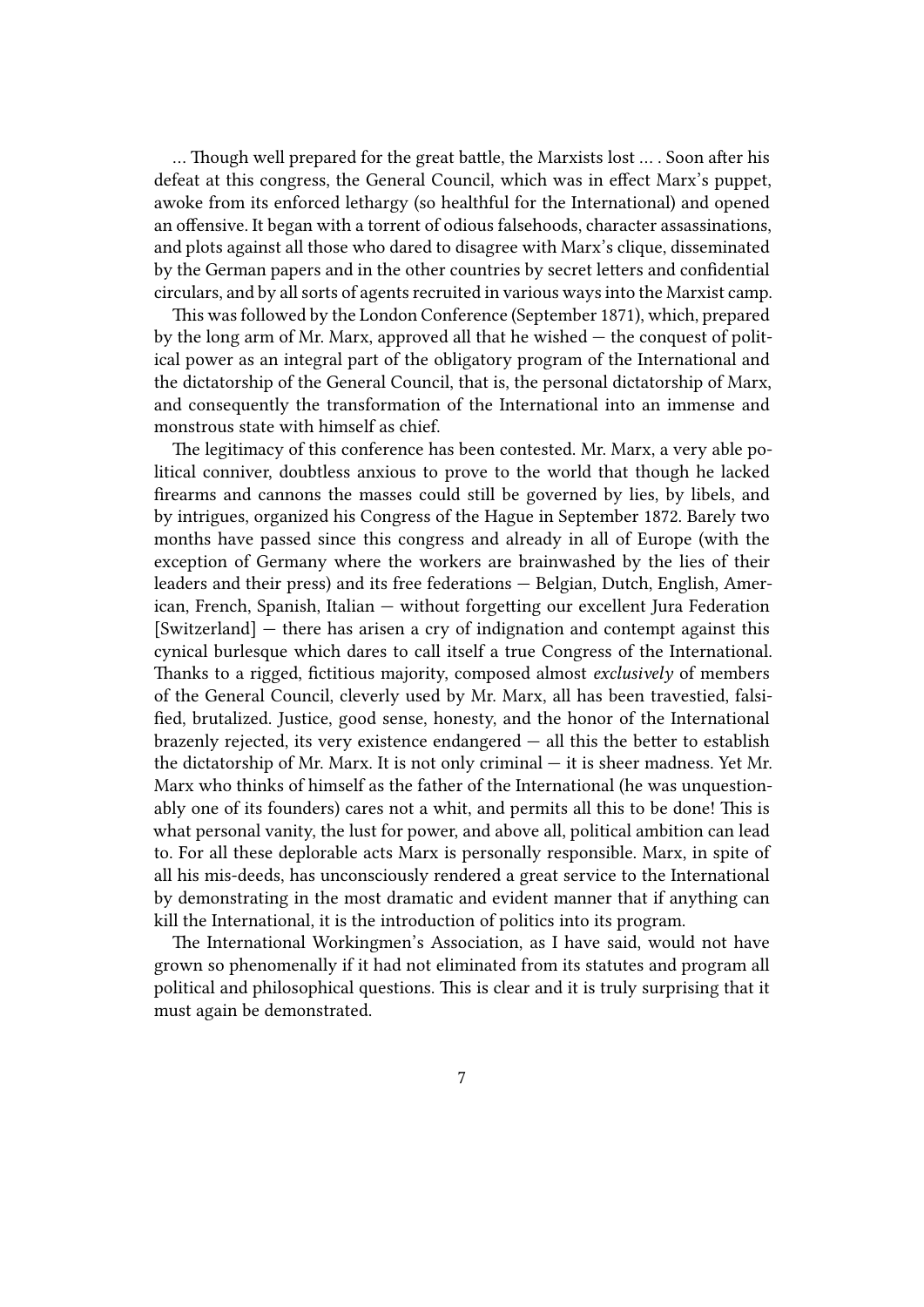I do not think that I need show that for the International to be a real power, it must be able to organize within its ranks the immense majority of the proletariat of Europe, of America, of all lands. But what political or philosophic program can rally to its banner all these millions? Only a program which is very *general*, — hence vague and indefinite, for every theoretical definition *necessarily involves* elimination and in practice exclusion from membership.

For example: there is today no serious philosophy which does not take as its point of departure not positive but *negative* atheism. (Historically it *became necessary to* negate the theological and metaphysical absurdities.) But do you believe that if this simple word "atheism" had been inscribed on the banner of the International this association would have been able to attract ore t an a few hundred thousand members? Of course not *because the* people are truly religious, but because they believe in a Superior Being; and they will continue to believe in a Superior Being until a social revolution provides the means to achieve all their aspirations here below. It is certain that if the International had demanded that all its members must be atheists, it would have excluded from its ranks the flower of the proletariat.

To me the flower of the proletariat is not, as it is to the Marxists, the upper layer, the aristocracy of labor, those who are the most cultured, who earn more and live more comfortably than all the other workers. Precisely this semi-bourgeois layer of workers would, if the Marxists had their way, constitute their *fourth governing class.* This could indeed happen if the great mass of the proletariat does not guard against it. By virtue of its relative. well-being and semi-bourgeois position, this upper layer of workers is unfortunately only too deeply saturated with all the political and social prejudices and all the narrow aspirations and pretensions of the bourgeoisie. Of all the proletariat, this upper layer is the least social and the most individualist.

By the *flower of the proletariat,* I mean above all that great mass, those millions of the uncultivated, the disinherited, the miserable, the illiterates, whom Messrs. Engels and Marx would subject to their paternal rule by a *strong* government naturally for the people's own salvation! All governments are supposedly established only to look after the welfare of the masses! By flower of the proletariat, I mean precisely that eternal "meat" (on which governments thrive), that great *rabble of the people* (underdogs, "dregs of society") ordinarily designated by Marx and Engels in the picturesque and contemptuous phrase Lumpenproletariat. I have in mind the "riffraff," that "rabble" almost unpolluted by bourgeois civilization, which carries in its inner being and in its aspirations, in all the necessities and miseries of its collective life, all the seeds of the socialism of the future, and which alone is powerful enough today to inaugurate and bring to triumph the Social Revolution.

In almost all countries, this "rabble" would refuse to join the International if that association had an official commitment to atheism. It would be a heavy blow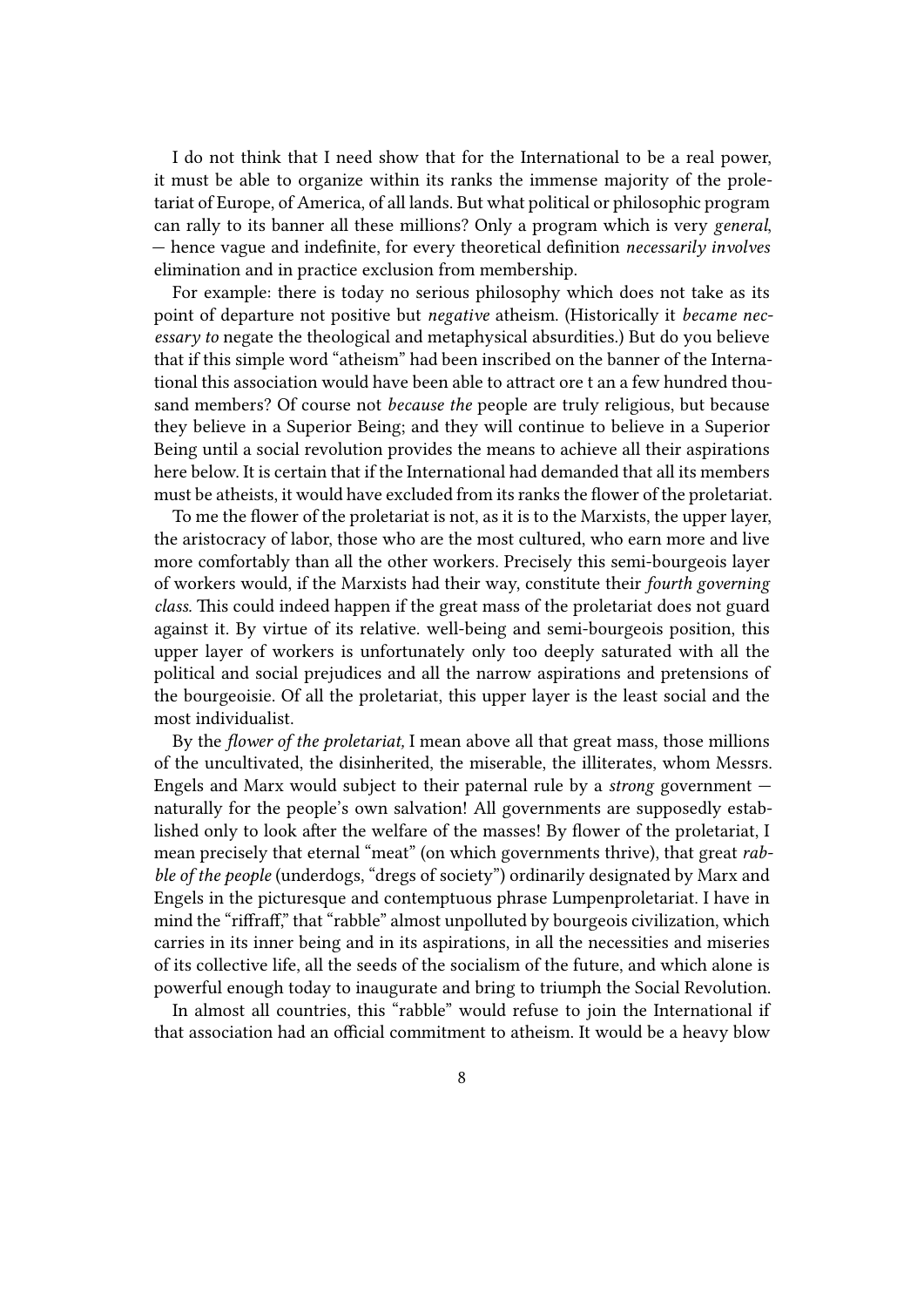if they should reject the International, for on them rests the entire success of our great association.

It is absolutely the same in respect to all political policies. No matter how hard Messrs. Marx and Engels may try, they will not change what is now plainly and universally apparent: there does not exist any political principle capable of inspiring and stirring the masses to action. Attempts to spear the masses collapsed after a number of years, even in Germany. What the masses want above all is their immediate economic emancipation; this emancipation is for them equivalent to freedom and human dignity, a matter of life or death. If there is an ideal that the masses are today capable of embracing with passion, it is economic equality. And the masses are a thousand times right, for as long as the present condition is not replaced by economic equality, all the rest, all that constitutes the value and dignity of human existence  $-$  liberty, science, love, intelligence, and fraternal solidarity  $-$  will remain for them a horrible and cruel deception.

The instinctive passion of the masses for economic equality is so great that if they had hopes of receiving it from a despotic regime, they would indubitably and without much reflection, as they have often done before, deliver themselves to despotism. Happily, historic experience has been of service even to the masses. Today they are everywhere beginning to understand that no despotism has had or can have either the will or the power to give them economic equality. The program of the International is very happily explicit on this question: *the emancipation of the workers can be achieved only by the workers themselves.*

Is it not astonishing that Mr. Marx has believed it possible to graft onto this precise declaration, which he himself probably wrote, his scientific socialism? For this  $-$  the organization and the rule of the new society by socialist savants  $-$  is the worst of all despotic governments!

But thanks to the great, beloved common people, the "rabble," who are moved by an instinct invincible as well as just, all the governmental schemes of this little working-class minority already disciplined and marshaled to become the myrmidons of a new despotism, the scientific socialism of Mr. Marx will never be inflicted upon them and is doomed to remain only a dream. This new experience, perhaps the saddest of all experiences, will be spared society because the proletariat in all countries is today animated by a deep distrust against everything political, and against all politicians — whatever their party color. All of them, from the "reddest" republicans to the most absolutist monarchists, have equally deceived, oppressed, and exploited the people.

Taking into consideration these feelings of the masses, how can anyone hope to attract them to any political program? And supposing that the masses allow themselves to be drawn into the International even so, as they do, how can anyone hope that the proletariat of all lands, who differ so greatly in temperament, in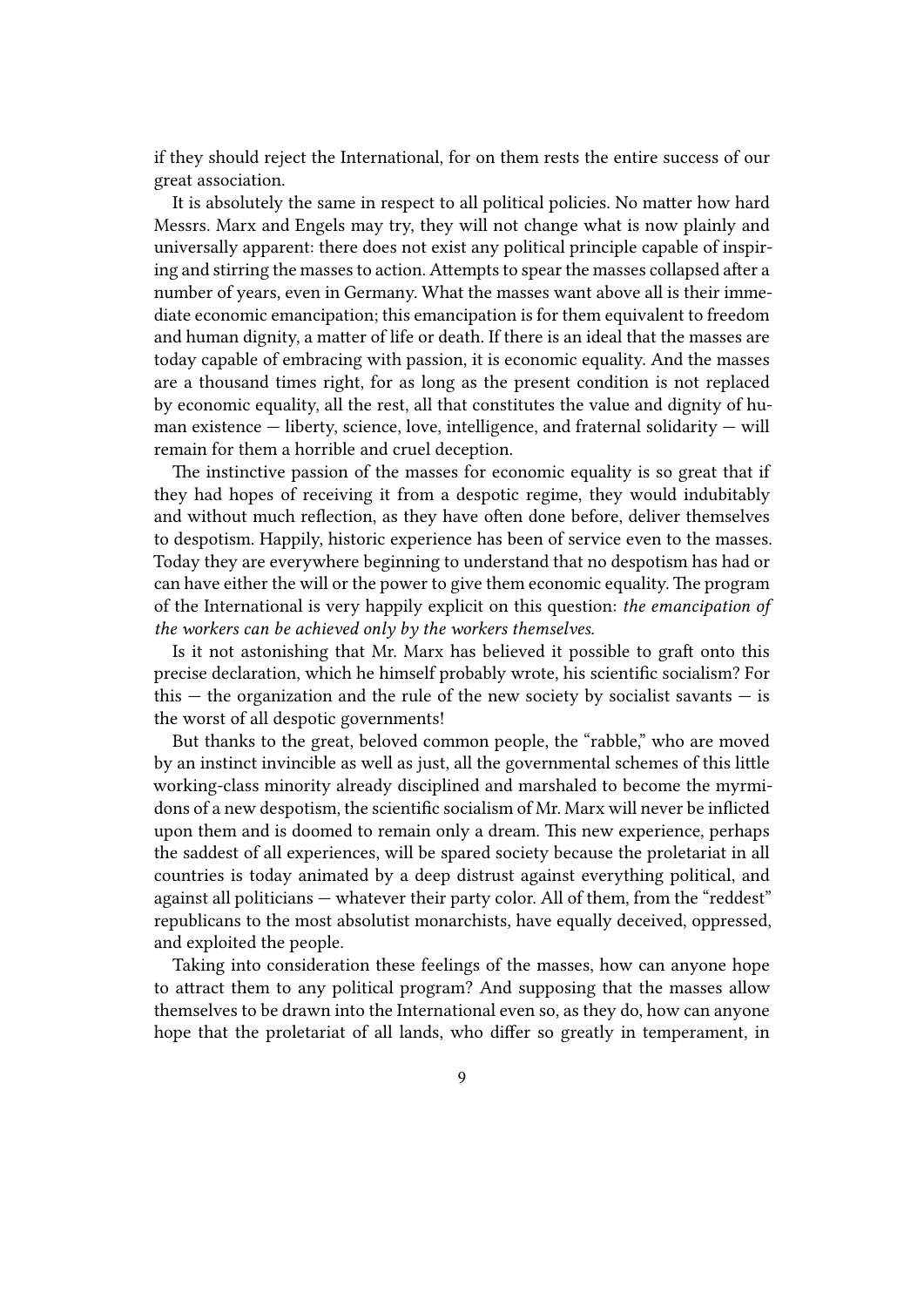culture, in economic development, would shoulder the yoke of a uniform political program? Only the demented could imagine such a possibility. Yet Mr. Marx not only enjoys imagining it, he wanted to accomplish this feat. By a despotic sneak attack he tore to shreds the pact of the International, hoping thereby, as he still does today, to impose a uniform political program, *his own program,* upon all the federations of the International, and hence upon the proletariat of all countries.

This has caused a great split in the International. Let us not deceive ourselves; the basic unity of the International has been fractured. This was accomplished, I repeat, by the acts of the Marxist party which throughout the Hague Congress has tried to impose the will, the thought, and the policy of its chief upon the whole International.

If the declarations of the Hague Congress are to be taken seriously our great association would have no alternative but to dissolve. For we cannot imagine that the workers of England, Holland, Belgium, France, the Swiss Jura, Spain, America, not to mention the Slavs, would submit to Marxist discipline.

Nevertheless, if one agrees with the various politicians in the International with the revolutionary Jacobins, the Blanquists, the democratic republicans, not to mention the social democrats or Marxists — that the political question must be an integral part of the program of the International, he must admit that Marx is right. The International can be powerful only if it acts as a unit, with only one political program for all. Otherwise there would be as many different Internationals as there were programs.

But as it is clearly impossible for all the workers of all the different countries to unite voluntarily and spontaneously under the same political programs, this single program would have to be imposed upon them. To avoid the impression that it was foisted on the International by the Marxist-dominated General Council, a rigged Marxian congress "voted" it in, thus demonstrating in a new way this old truth about the representative system and universal suffrage: in the name of the free choice of all will be decreed the slavery of all. This is what really happened in the Hague Congress.

It was for the International what the battle and surrender of Sedan was for France:" the victorious invasion of pan-Germanism, not Bismarckian but Marxist, imposing the political program of the authoritarian communists or social democrats of Germany and the dictatorship of their chief over the world proletariat. The better to hide his scheme and sweeten the bitter pill, this notorious congress sent to America a dummy general council, chosen and rehearsed by Mr. Marx himself, always obeying his secret instructions, to assume all the trappings, the drudgery, and appearances of power, while from behind the scenes Mr. Marx will exercise the real power.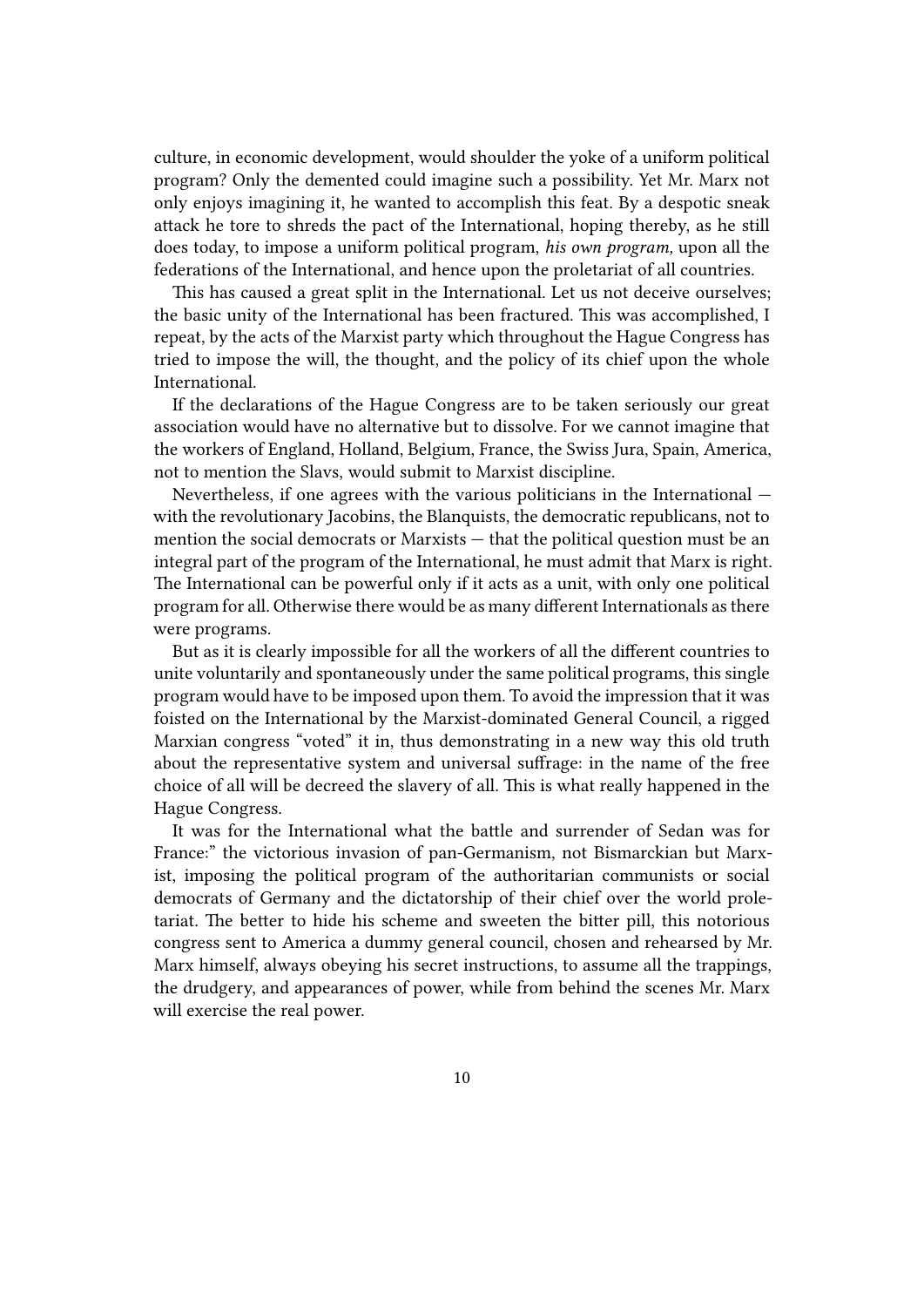But disgusting as this scheme may appear to delicate and timorous souls, it became absolutely necessary from the moment the proposal was made to anchor the political question in the program of the International. Since unity of political action is considered necessary, and since it cannot and will not freely emerge through the spontaneous and voluntary agreement of the federations and sections of the different countries, it must be imposed on them. Only in this way can this most desired and highly touted political unity be created. But at the same time slavery is also being created.

To sum up: By introducing the political question in the official and obligatory programs and statutes of the International, the Marxists have put our association in a terrible dilemma. Here are the two alternatives: *Either political unity with slavery or liberty with division and dissolution.* What is the way out?Quite simply: we must return to our original principles and omit the specific political issue, thus leaving the sections and federations free to develop their own policies. But then would not each section and each federation follow whatever political policy it wants? No doubt. But then, will not the International be transformed into a tower of Babel? On the contrary, only then will it attain real unity, basically economic, which will necessarily lead to real political unity. Then there will be created, though of course not all at once, the grand policy of the International  $-$  not from a single head, ambitious, erudite, but nevertheless, incapable of embracing the thousand needs of a proletariat no matter how brainy it may be, — but by the absolutely free, spontaneous, and concurrent action of the workers of all countries.

The foundation for the unity of the International, so vainly looked for in the current political and philosophical dogmas, has already been laid by the common sufferings, interests, needs, and real aspirations of the workers of the whole world. This solidarity does not have to be artificially created. It is a fact, it is life itself, a daily experience in the world of the worker. And all that remains to be done is to make him understand this fact and help him to organize it consciously. This fact is *solidarity for economic demands.* This slogan is in my opinion the only, yet at the same time a truly great, achievement of the first founders of our association, among whom, as I always like to remember, Mr. Marx has played so useful and preponderant a part — excepting his political schemes which the Geneva Congress (1866) wisely eliminated from the program he presented.

I have always avoided calling Mr. Marx and his numerous collaborators the "founders" of the International, not because I am motivated by mean sentiments to deprecate or minimize their merits: on the contrary, I gladly give them full credit. Rather, I am convinced that the International has been not their work but the work of the proletariat itself. They (Marx and Company) were somewhat like midwives rather than parents. The great author (unaware, as authors of great things usually are) was the proletariat, represented by a few hundred anonymous workers,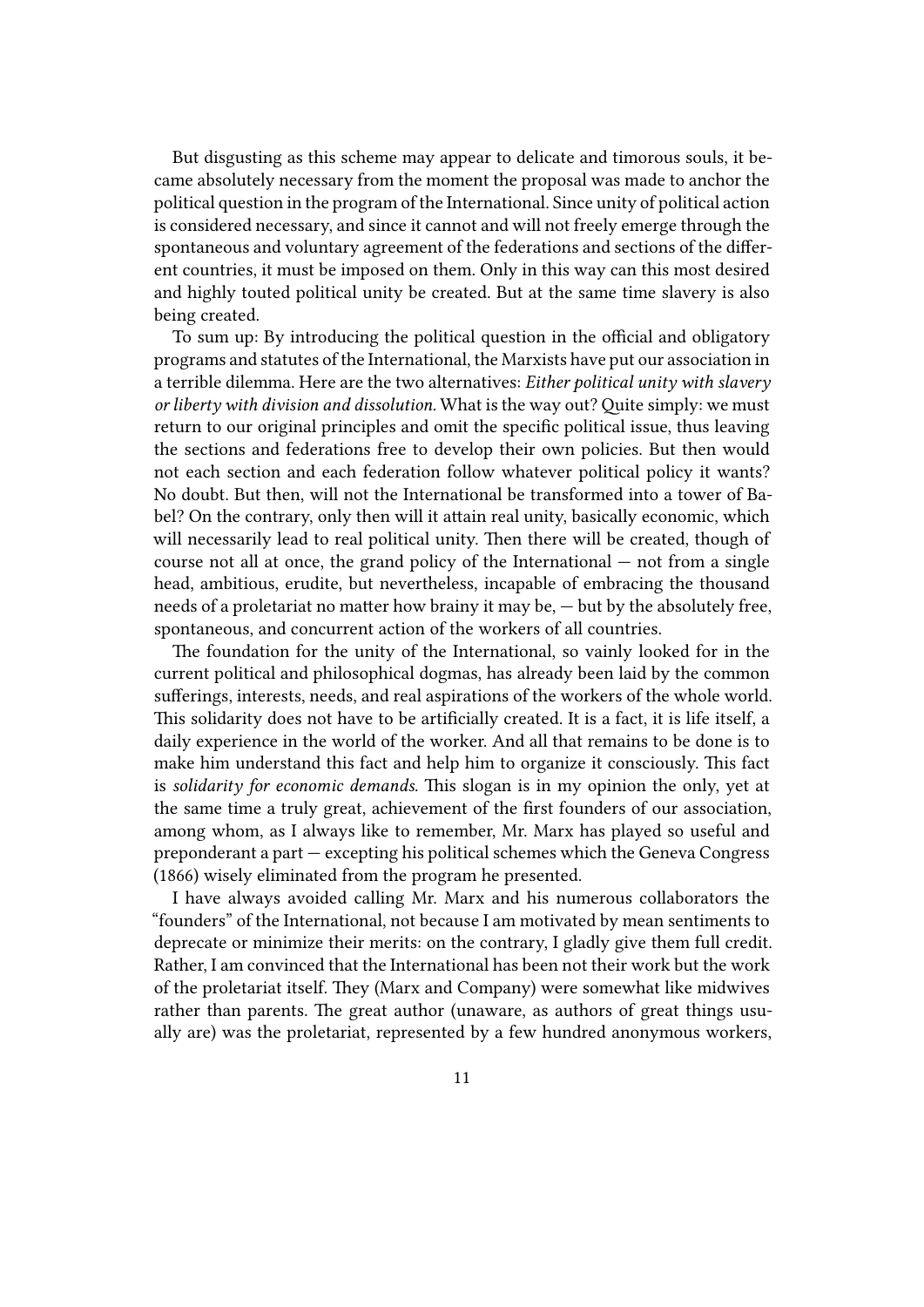French, English, Belgian, Swiss, and German. It was their keen and profound instinct as workers, sharpened by the sufferings inherent in their situation, which impelled them to find the true principle and true purpose of the International. They took the common needs already in existence as the foundation and saw the international organization of *economic conflict* against capitalism as the true objective of this association. In giving it exclusively this base and aim, the workers at once established the entire power of the International. They opened wide the gates to all the millions of the oppressed and exploited, regardless of their beliefs, their degree of culture, or their nationality.

One cannot commit a greater mistake than to demand more than a thing, an institution, or a man can give. By demanding more than that from them one demoralizes, impedes, perverts, and renders them totally useless for any constructive action. The International in a short time produced great results. It organized and will continue to organize ever greater masses of the proletariat for economic struggles. Does it follow from this that the proletariat can also be used as an instrument for the political struggle? Because he thought so, Mr. Marx nearly killed the International at the Hague Congress. It is the old story of the goose that laid golden eggs. At the summons to unite for the economic struggle. masses of workers from different countries hastened to join forces under the banner of the International, and Mr. Marx imagined that the masses would stay under it  $-$  what do I say?  $$ that they would rush to join in even greater numbers, when he, the new Moses, had inscribed the commandments of his new decalogue on our banner, in the official and binding program of the International.

This was his mistake. The masses, regardless of their degree of culture, religious beliefs, country, or native tongue, understood the language of the International when it spoke to them of their poverty, their sufferings, and their slavery under the yoke of capitalism. They responded when the necessity to unite in a great common struggle was explained to them. But here they were being told about a political program — most learned and above all quite authoritarian — which for the sake of their own salvation was attempting — in the very International by means of which they were to organize their own emancipation  $-$  to impose on them a dictatorial government (only temporarily, of course! ) directed by an extraordinarily brainy man.

It is sheer madness to hope that the working masses of Europe and America will stay in the International in such circumstances.

But, you may ask, "Has not the remarkable success [of the International] shown that Mr. Marx was right, and didn't the Hague Congress vote in favor of all his demands?"

No one knows better than Mr. Marx himself how little the resolutions approved by the unfortunate congress at the Hague expressed the true thoughts and aspira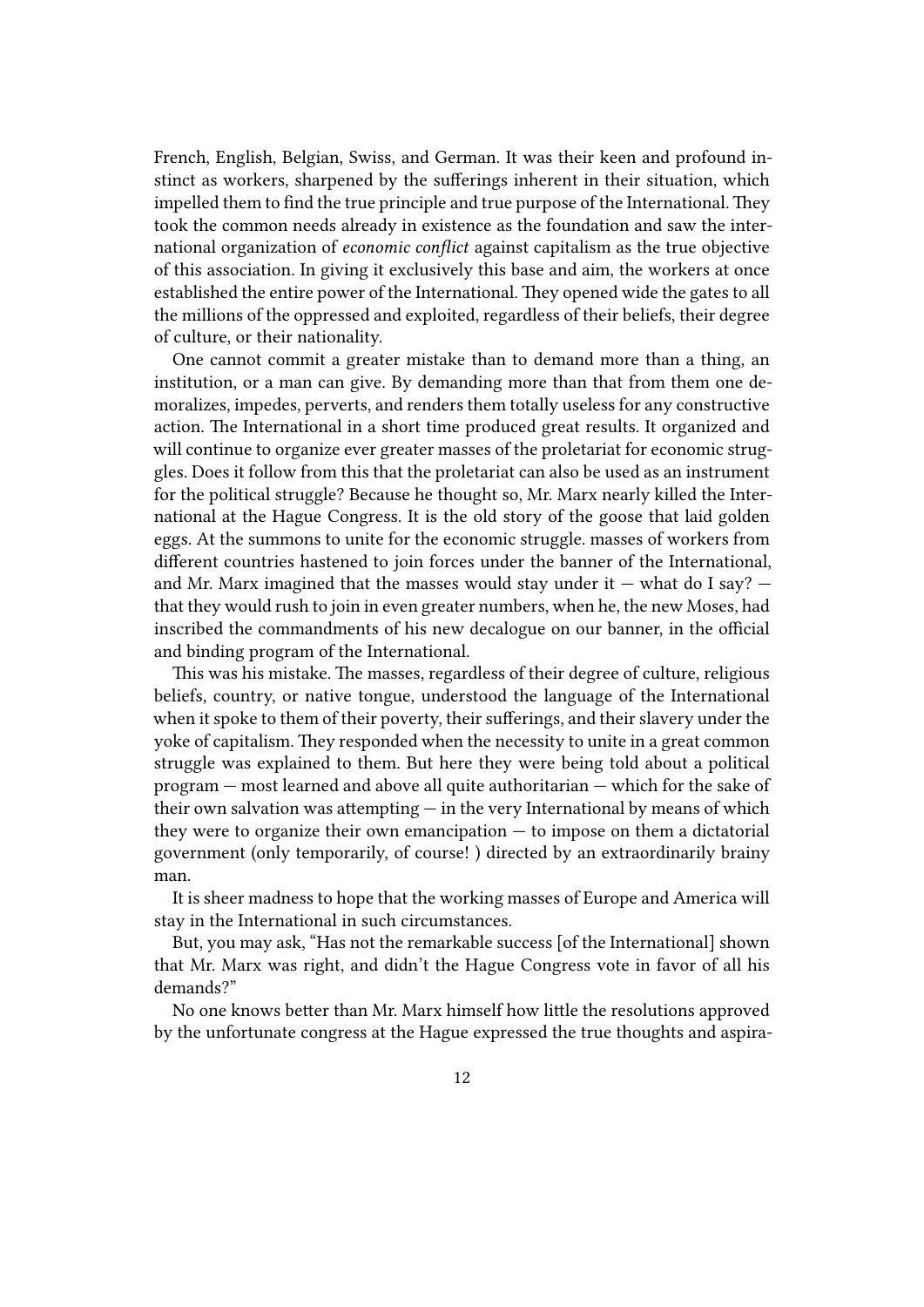tions of the federations of all countries. The composition and the manipulation of this congress have caused so much pain and disappointment that no one has the least illusion about its real value. Outside of the German Social Democratic party, the federations of all countries — the American, the English , the Dutch, the Belgian, the French, the Jura — Swiss, the Spanish, and the Italian — protested all the resolutions of this disastrous and disgraceful congress and vehemently denounced its ignoble intrigues.

But let us set aside the moral question and deal only with the main points. A political program has no value if it deals only with vague generalities. It must specify precisely what institutions are to replace those that are to be overthrown or reformed. Marx's program is a complete network of political and economic institutions rigidly centralized and highly authoritarian, sanctioned, no doubt, like all despotic institutions in modern society, by universal suffrage, but nevertheless subordinate to a *very strong* government — to quote Engels, Marx's alter ego, the autocrat's confidant.

But why should this particular program be injected into the *official* and binding statutes of the International? Why not that of the Blanquists? Why not ours? Could it be because Mr. Marx concocted it? That is no reason. Or is it because the German workers seem to like it? But the anarchist program is with very few exceptions accepted by all the Latin federations; the Slavs would never accept any other. Why, then, should the program of the Germans dominate the International, which was conceived in liberty and can only prosper in and by liberty? …

It is clear that the wish to force the federations — be it by violence, by intrigue, or both — to accept a single arbitrary political program must fail; the most likely result would be the dissolution of the International and its division into many political parties, each promoting its own political program. To save its integrity and assure its progress, there is only one procedure: to follow and preserve the original policy and *keep the political question out of the official and obligatory program and Statutes of the International Workingmen's Association — which was organized not for the political struggle but only for economic ends — and absolutely refuse to let it be used by anyone as a political instrument.* Those who would [capture the International] and commit it to a positive political policy in the struggle between the rival political parties [for the attainment of state power] will be immediately demoralized. Those who foolishly imagine that they really have this power will see it gradually slip from their fingers and dissolve before their very eyes.

But would the International then cease to concern itself with political and philosophical questions? Would the International ignore progress in the world of thought as well as the events which accompany or arise from the political struggle in and between states, concerning itself only with the economic problem? Would the International limit itself to gathering statistics, studying the laws of produc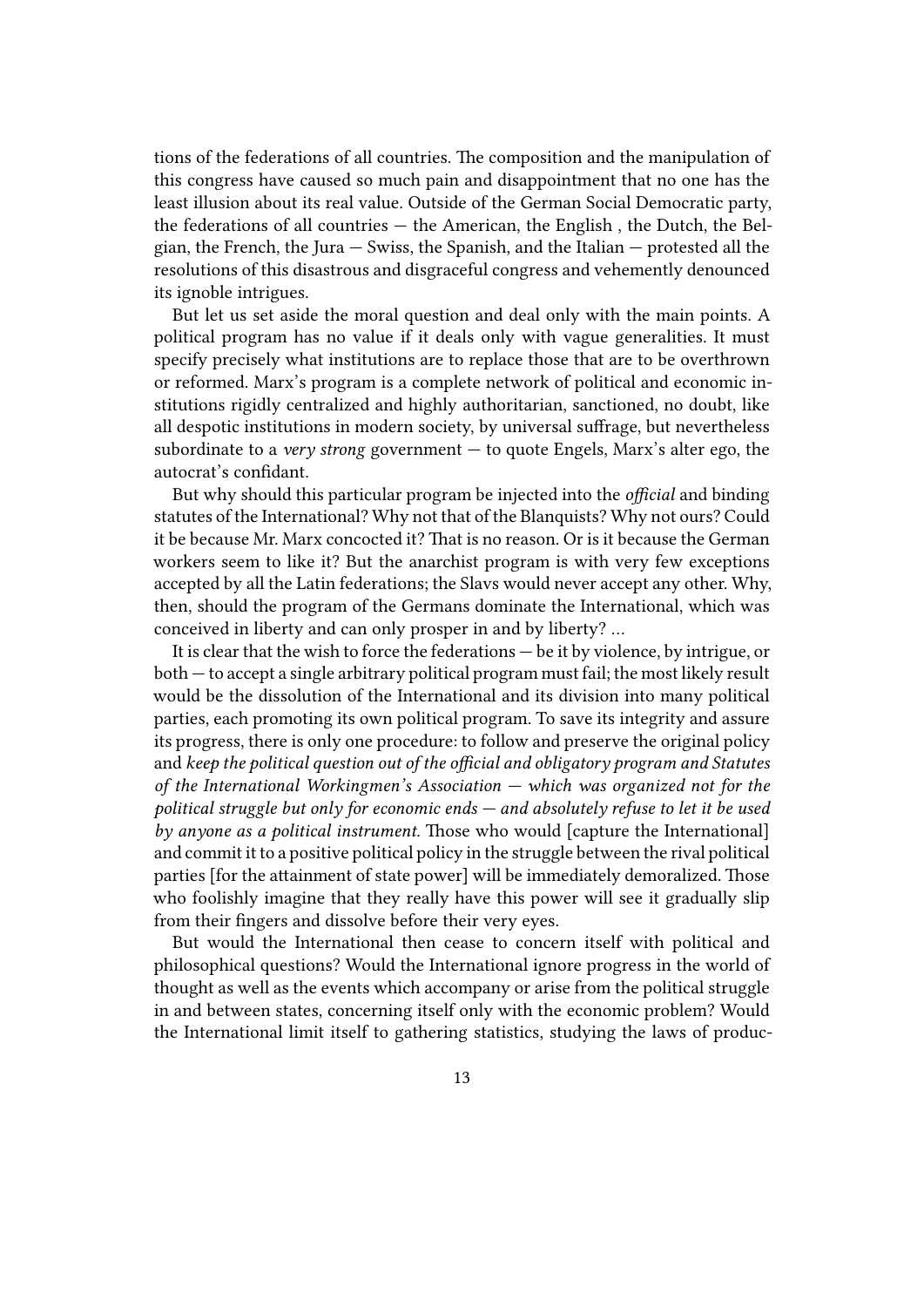tion and the distribution of wealth, regulating wages, gathering strike funds, organizing local, national, and international strikes, establishing national and international trade unions, and founding mutual — credit and consumers' — production cooperatives wherever possible?

We hasten to say that it is absolutely impossible to ignore political and philosophical questions. An exclusive preoccupation with economic questions would be fatal for the proletariat. Doubtless the defense and organization of its economic interests  $-$  a matter of life and death  $-$  must be the principal task of the proletariat. But it is impossible for the workers to stop there without renouncing their humanity and depriving themselves of the intellectual and moral power which is so necessary for the conquest of their economic rights. In the miserable circumstances in which the worker now finds himself, the main problem he faces is most likely bread for himself and bis family. But much more than any of the privileged classes today, he is a human being in the fullest sense of this word; he thirsts for dignity, for justice, for equality, for liberty, for humanity, and for knowledge, and he passionately strives to attain all these things together with the full enjoyment of the fruits of his own labor. Therefore, if political and philosophical questions have not yet been posed in the International, it is the proletariat itself who will pose them.

On the one hand, the political and philosophical questions must be excluded from the program of the International. On the other, they must necessarily be discussed. How can this seeming contradiction be resolved?

This problem will solve itself by liberty. No political or philosophical theory should be considered a fundamental principle, or he introduced into the official program of the International. Nor should acceptance of any political or philosophical theory be obligatory as a condition for membership, since as we have seen, to impose any such theory upon the federations composing the International would be slavery, or it would result in division and dissolution, which is no less disastrous. But it does not follow from this that free discussion of all political and philosophical theories cannot occur in the International. On the contrary, it is precisely the very existence of an official theory that will kill such discussion by rendering it absolutely useless instead of living and vital, and by inhibiting the expression and development of the worker's own feelings and ideas. As soon as an *official truth is* pronounced — having been scientifically discovered by this great brainy head laboring all alone — a truth proclaimed and imposed on the whole world from the summit of the Marxist Sinai, why discuss anything?

All that remains to be done is to learn by heart the commandments of the new decalogue. On the other hand, if people do not have and cannot claim that they have the truth, they will try to find it. Who searches for the truth? Everyone, and above all the proletariat, which thirsts for and needs it more than all others. Many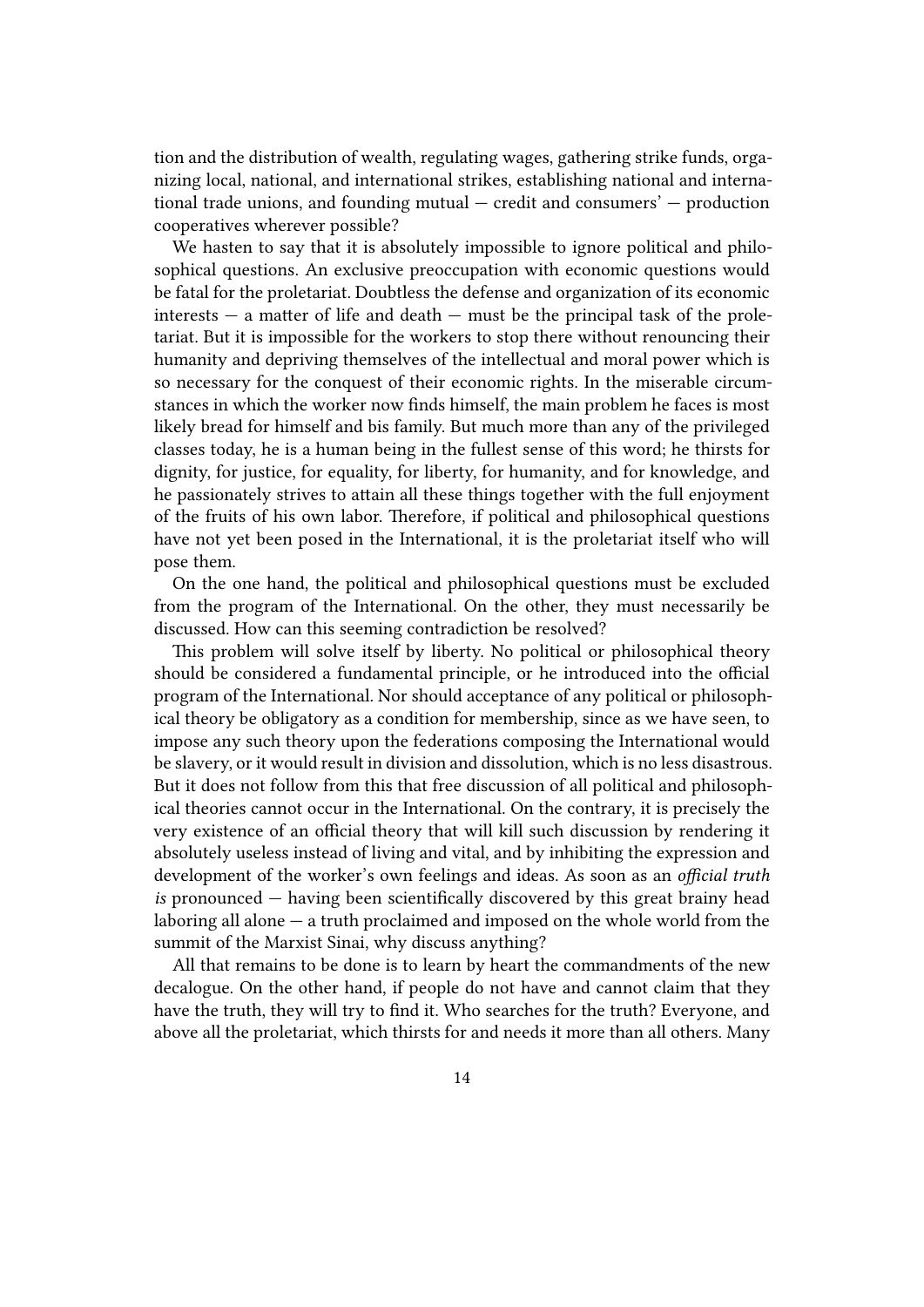do not believe that the proletariat can itself spontaneously find and develop true philosophical principles and political policies. I will now try to show how this is being done by the workers at the very core of the International.

The workers, as I have said, originally join the International for one very practical purpose: solidarity in the struggle for full economic rights against the oppressive exploitation by the bourgeoisie of all lands. Note that by this single act, though at first without realizing it, the proletariat takes a decisively negative position on politics. And this in two ways. First of all, it undermines the concept of political frontiers and international politics of states, the existence of which depends upon the sympathies, the voluntary cooperation, and the fanatical patriotism of the enslaved masses. Secondly, it digs a chasm between the bourgeoisie and the proletariat and places the proletariat outside the activity and political conniving of all the parties within the State; but in placing itself outside all bourgeois politics, the proletariat necessarily turns against it.

The proletariat, by its adherence to the International, has unconsciously taken up a very definite political position. However, this is an absolutely *negative* political position; and the great mistake, not to say the treason and the crime of the Social Democrats — who are urging the German workers to follow the Marxist program — is that they tried to transform this negative attitude into positive collaboration with bourgeois politics.

The International, in placing the proletariat outside the politics of the State and of the bourgeois world, thereby constructed a new world, the world of the united proletarians of all lands. This is the new world of the future: the legitimate inheritor, but at the same time the gravedigger of all former civilizations, which, founded on privilege, are completely bankrupt, exhausted, and doomed to extinction. On the ruins of the old world, on the demolition of all oppressions divine and human, of all slavery, of all inequality, the International is destined to create a new civilization. This is the mission, and therefore the true program of the International — not the official, artificial program, from which may all the Christian and pagan gods protect us — but that which is inherent in the very nature of the organization itself.

The true program, I will repeat it a thousand times, is quite simple and moderate: *the organization of solidarity in the economic struggle of labor against capitalism.* On this foundation, at first exclusively material, will rise the intellectual and moral pillars of the new society. To bring such a society into being, all the thoughts, all the philosophical and political tendencies of the International, born out of the womb of the proletariat itself, must originate, and take as their principal point of departure this economic base which constitutes the very essence and the declared, obvious aim of the International. Is this possible?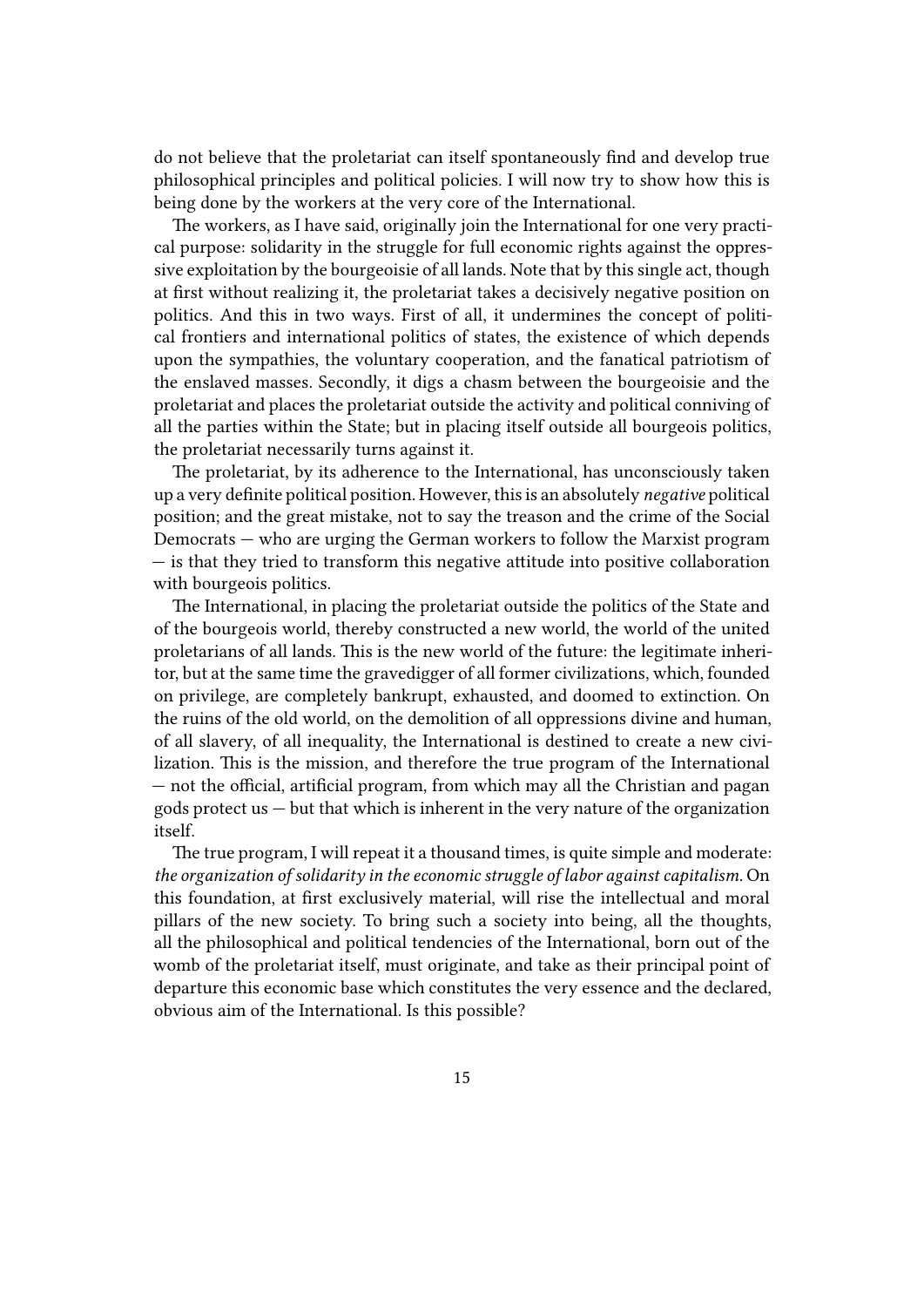Yes, and this process is now taking place. Whoever has kept in touch with developments in the International during the last few years will notice how this is slowly taking place, sometimes at a quickened, sometimes at a slower pace, and always in three different, but firmly connected, ways: *first,* by the establishment and coordination of strike funds and the international solidarity of strikes; *second,* by the organization and the international (federative) coordination of trade and professional unions; *third,* by *the spontaneous and direct development of philosophical and sociological ideas in the International,* ideas which inevitably develop side by side with and are produced by the first two movements.

Let us now consider these three ways, different but inseparable, and begin with the organization of strike funds and strikes.

Strike funds aim only at collecting resources which make it possible to organize and maintain strikes, always a costly undertaking.The strike is the beginning of the social war of the proletariat against the bourgeoisie, a tactic that remains within the limits of legality. Strikes are a valuable tactic in two ways. First they electrify the masses, reinforcing their moral energy and awakening in them the sense of profound antagonism between their interests and those of the bourgeoisie. Thus strikes reveal to them the abyss which from this time on irrevocably separates the workers from the bourgeoisie. Consequently they contribute immensely by arousing and manifesting between the workers of all trades, of all localities, and of all countries the consciousness and the fact itself of solidarity. Thus a double action, the one negative, the other positive, tending to create directly the new world of the proletariat by opposing it in an almost absolute manner to the bourgeois world.

It is significant that in this connection the radical and bourgeois socialists have always bitterly opposed the idea of strikes and made desperate efforts to discourage the proletariat from striking. Mazzini never could bear any talk of strikes; and if his disciples, many of whom have become demoralized, disoriented, and disorganized since his death [March 10, 1872], today timidly endorse the strike, it is only because the propaganda for the Social Revolution has so stirred the Italian masses, and social and economic demands have manifested themselves with such power in the strikes that have simultaneously erupted all over Italy, that they fear to oppose this movement lest they become isolated and lose all influence among the people.

Mazzini, together with all the bourgeois socialists and radicals of Europe, was *from his point of view* right in condemning strikes. For what is it the Mazzinisti want who today are so imbued with the spirit of conciliation that they are about to unite with those who call themselves "the Radicals" in the Italian parliament? They want the establishment of a single great democratic republican state. To establish this state they must first overthrow the present one, and for that the powerful support of the people is indispensable. Once the people have performed this great service to the politicians of the school of Mazzini, they will naturally be sent back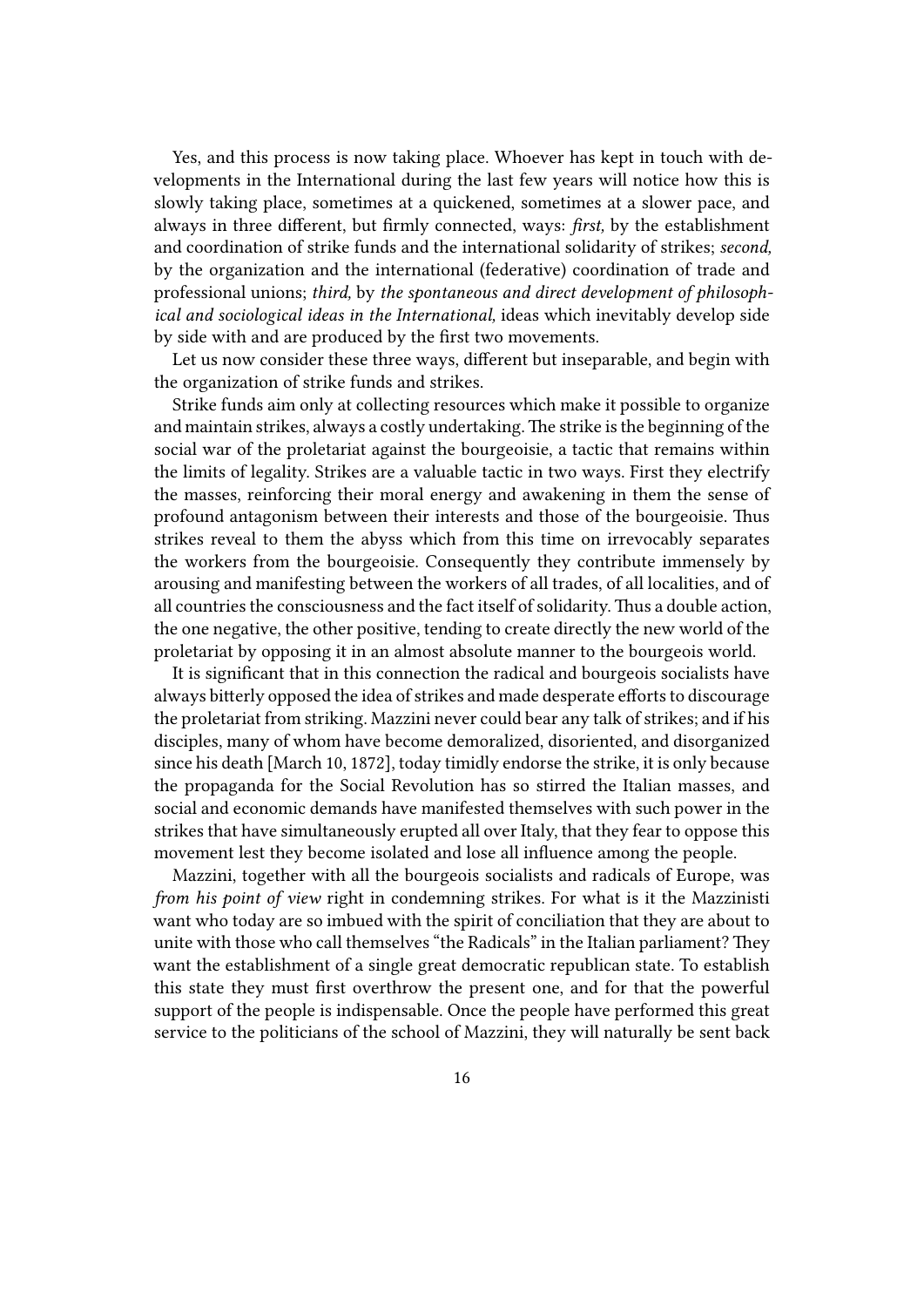to their factories and workshops or to their fields to resume their essential labors. There they will submit not to the paternal monarchy but to the fraternal protection of the new but no less authoritarian republican government. Today the workers must renounce the strike and make appeal to their new rulers. But how can the bourgeois radicals and socialists be stirred to act on behalf of the workers?

By appealing to their socialist instincts? Impossible! This would be the surest way to stir up the hatred and bitter opposition of all the capitalists and proprietors against both themselves and the republic of their dreams. Also impossible because it is precisely with these exploiters that the bourgeois and radical socialists want to collaborate and with them they wish to constitute the new government. They cannot establish an orderly new government with the "barbaric, ignorant" anarchical masses, especially when these masses have been roused and stirred in the course of their economic struggles by the passion for justice, for equality, and for their real freedom, which is incompatible with any and all governments. The radical and bourgeois socialists must, therefore, avoid the social (economic) question and concentrate on inciting the political and patriotic passions of the workers. This will cause their hearts to beat in unison with the hearts of the bourgeoisie, and the workers will then be psychologically prepared to render to the radical politicians the precious service demanded of them: that of overthrowing the monarchical government.

But we have seen that the first effect of strikes is to destroy this touching and very profitable harmony with the bourgeoisie. Strikes have the effect of reminding the workers that between them and their rulers there exists an abyss and of awakening in the hearts of the proletariat socialist passions and aspirations which are absolutely incompatible with patriotic and political fanaticism. Yes, from this perspective Mazzini was a thousand times right: Strikes must be prohibited!

Mazzini, for reasons which I have just indicated, clearly wishes to put an end to the antagonism between classes. But does Mr. Marx really want to preserve this antagonism, which renders all participation of the masses in the politics of the State absolutely impossible? For such political action cannot succeed unless the bourgeoisie enter into it, and will succeed only when this class develops and directs it. Of this, Marx cannot be ignorant. It is impossible for me to believe he is unaware of this, after the speech he recently delivered in Amsterdam in which he declared that in certain countries, perhaps in Holland itself, the social question can be peaceably resolved; that is, in an altogether friendly, legal way, without force. This can mean only that the social problem can he resolved by a series of successive, tranquil, and judicious compromises between the bourgeoisie and the proletariat. Mazzini has never differed from this.

In the end, Mazzini and Marx agree on a cardinal point: that the great social reforms which are to emancipate the proletariat can be put into effect only by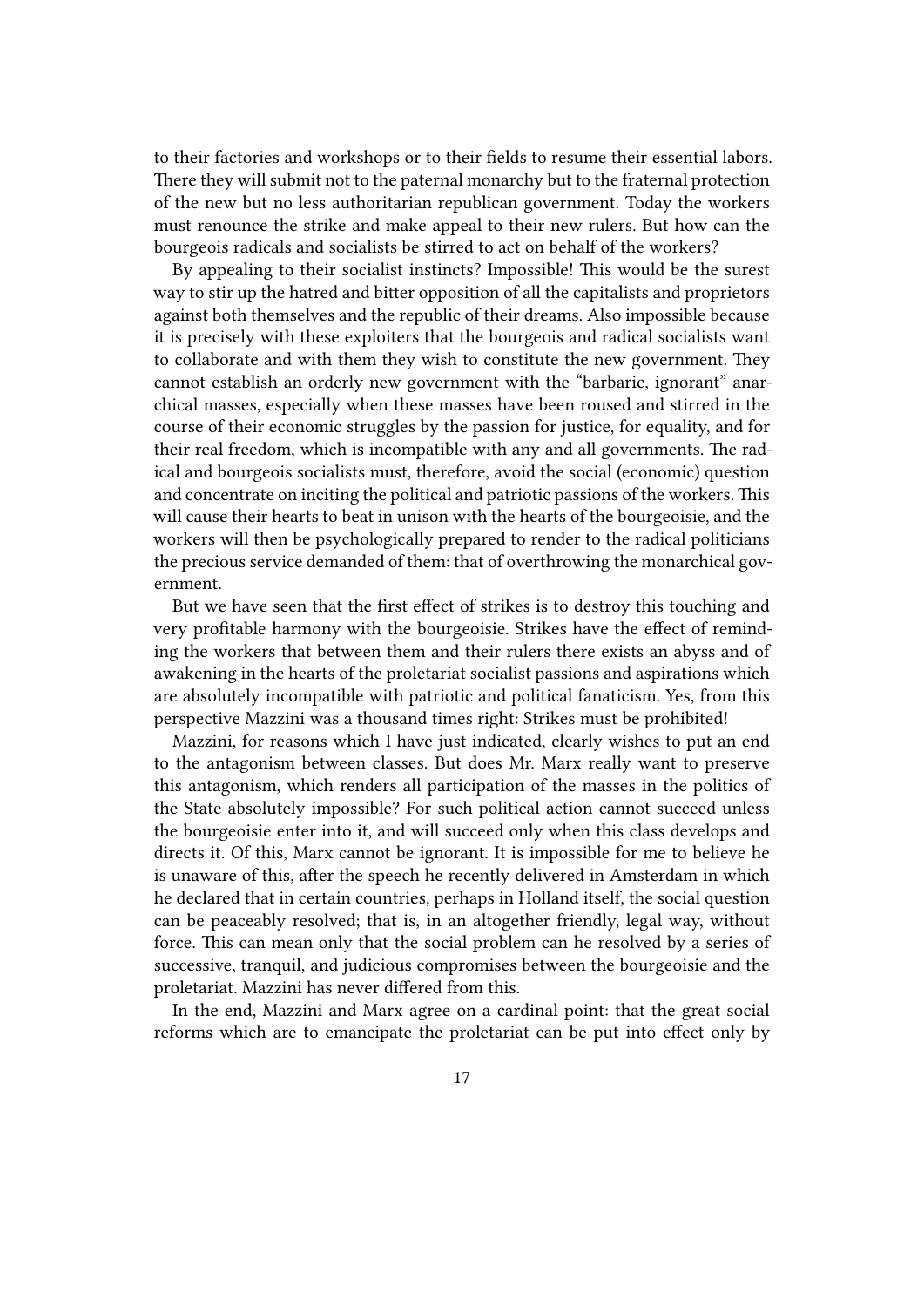a great democratic, republican, and very powerful, highly centralized state. This state, they allege, must impose upon the people a very strong government, this being in the people's interest, to secure their education and well-being.

Between Mazzini and Marx there has always been an enormous difference, and it is all to the honor of Mazzini. Mazzini was a profoundly sincere and passionate believer. He adored his God, to whom he devoted all that he felt, thought, did. In regard to his own style of life, he was the simplest of men, the most modest, the most unselfish. But he became inflexible, furious, when anyone touched his God.

Mr. Marx does not believe in God, but he believes deeply in himself. His heart is filled not with love but with rancor. He has very little benevolence toward men and becomes just as furious, and infinitely more spiteful, than Mazzini when anyone dares question the omniscience of the divinity whom he adores, that is to say, Mr. Marx himself. Mazzini would like to impose on humanity the absurdity of God; Mr. Marx tries to impose himself. I believe in neither, but if I were forced to choose, I would prefer the Mazzinian God.

I believe it is my duty to give this explanation, so that the friends and disciples of Mazzini cannot accuse me of dishonoring the memory of their master by likening him to Mr. Marx. I return to my subject.

I say then that for all the reasons I have given, it would not surprise me if we soon hear talk of a reconciliation between the Mazzinian agitation and the Marxist intrigue in Italy. I maintain that if the Marxist party, the so-called Social Democrats, continues along the road of political action, it will sooner or later be forced to oppose economic action  $-$  the tactic of strikes  $-$  so incompatible are these two methods in reality…

## **Political Consciousness and Statist Civilization**

Is it possible even by means of the most cleverly devised and energetically expressed propaganda to imbue the great masses of a nation with tendencies, aspirations, passions, and thoughts that are absolutely foreign to them, that are not the product of their own history, of their customs and traditions? It seems to me that when the question is so posed, any reasonable and sensitive man who has even the least idea of how the popular conscience is developed, can answer only in the negative. Ultimately, no propaganda has ever artificially created a source or basis for a people's aspirations and ideas, which are always the product of their spontaneous development and the actual conditions of life. What, then, can propaganda do? It can, in general, express the proletariat's own instincts in a new, more definite and more apt form. It can sometimes precipitate and facilitate the awakening consciousness of the masses themselves. It can make them conscious of what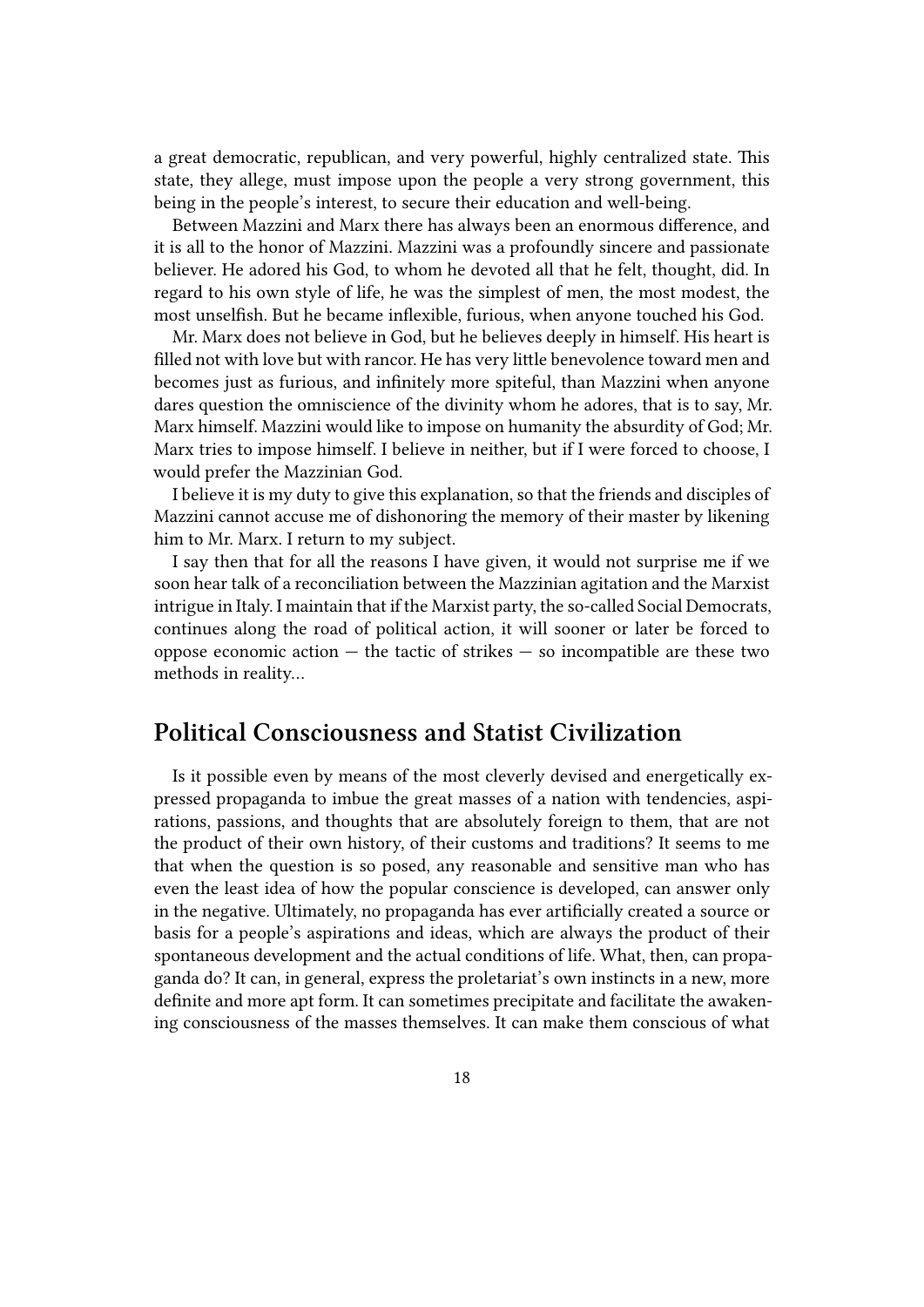they are, of what they feel, and of what they already instinctively wish; but never can propaganda make then what they are not, nor awaken in their hearts passions which are foreign to their own history.

Now to discuss the question whether by means of propaganda it is possible to make a people politically conscious for the first time, we must specify what political consciousness is *for the masses of the people.* I emphasize *for the masses of the people.* For we know very well that for the privileged classes, political consciousness is nothing but the right of conquest, guaranteed and codified, of the exploiter of the labor of the masses and the right to govern them so as to assure this exploitation. But for the masses, who have been enslaved, governed, and exploited, of what does political consciousness consist? It can be assured by only one thing — the goddess of revolt. This mother of all liberty, the tradition of revolt, is the indispensable historical condition for the realization of any and all freedoms.

We see then that this phrase *political consciousness,* throughout the course of historical development, possesses two absolutely different meanings corresponding to two opposing viewpoints. From the viewpoint of the privileged classes, political consciousness means conquest, enslavement, and the indispensable mechanism for this exploitation of the masses: *the coextensive organization of the State.* From the viewpoint of the masses, it means the destruction of the State. It means, accordingly, two things that are diametrically and inevitably opposed.

Now it is absolutely certain that there has never existed a people, no matter how low-spirited or maltreated by circumstances, who did not feel at least at the beginning of their slavery some spark of revolt. To revolt is a natural tendency of life. Even a worm turns against the foot that crushes it. In general, the vitality and relative dignity of an animal can be measured by the intensity of its instinct to revolt. In the world of beasts as in the human world there is no habit more degrading, more stupid, or more cowardly than the habit of supine submission and obedience to another's oppression. I contend that there has never existed a people so depraved that they did not at some time, at least at the beginning of their history, revolt against the yoke of their slave drivers and their exploiters, and against the yoke of the State.

But it must be acknowledged that since the bloody wars of the Middle Ages, the State has crushed all popular revolts. With the exception of Holland and Switzerland, the State reigns triumphant in all the countries of Europe. In our "new" civilization there is the enforced slavery of the masses and, for reasons of profit, the more or less voluntary allegiance of the economically privileged classes to the State. All the so-called revolutions of the past — including the great French Revolution, despite the magnificent concepts that inspired it  $-$  all these revolutions have been nothing but the struggle between rival exploiting classes for the exclusive enjoy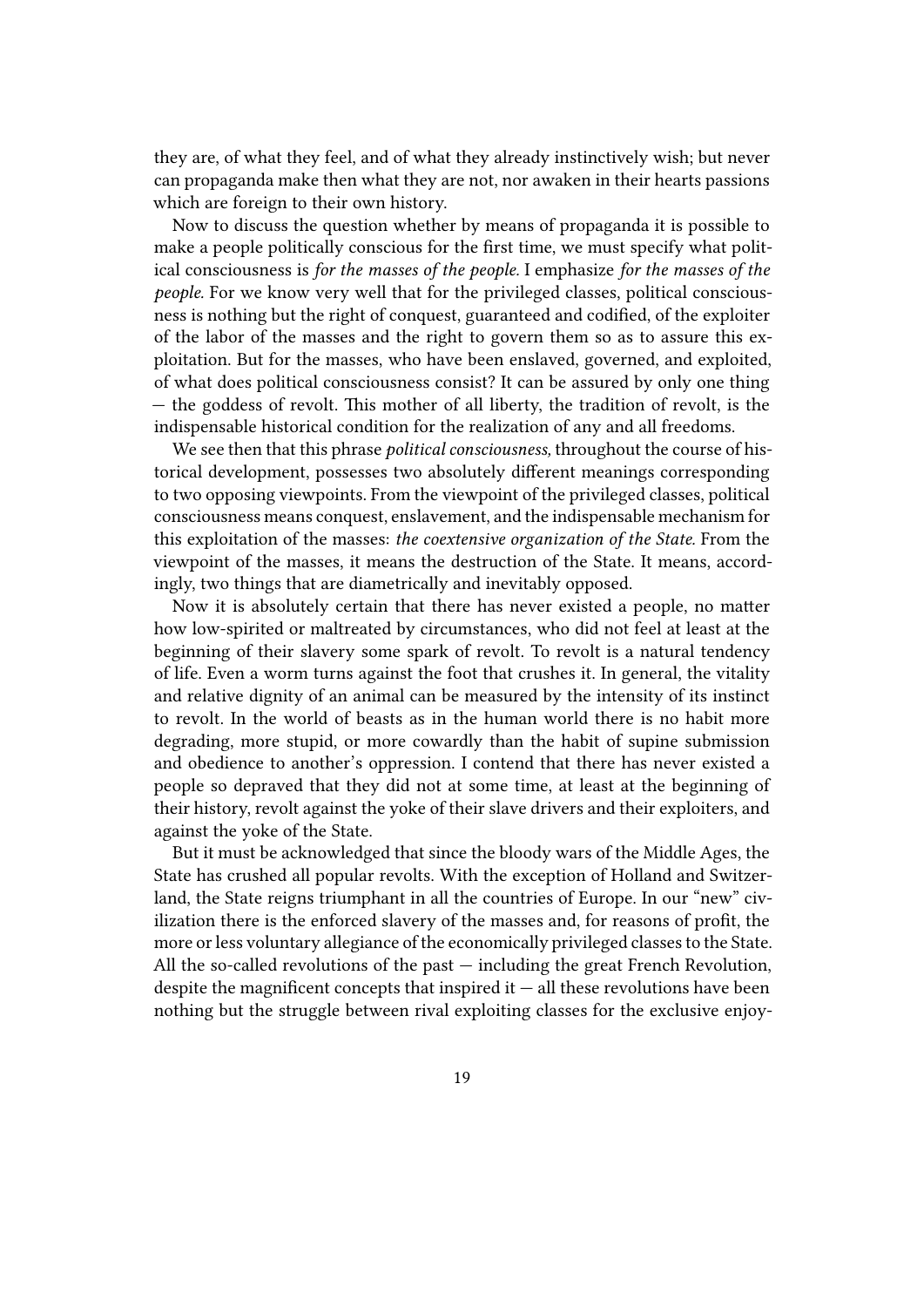ment of the privileges granted by the State. They express nothing but a fight for the domination and exploitation of the masses.

And the masses? Alas! It must he acknowledged that the masses have allowed themselves to become deeply demoralized, apathetic, not to say castrated, by the pernicious influence of our corrupt, centralized, statist civilization. Bewildered, debased, they have contracted the fatal habit of obedience, of sheepish resignation. They have been turned into an immense herd, artificially segregated and divided into cages for the greater convenience of their various exploiters.

## **Critique of Economic Determinism and Historical Materialism**

The Marxist sociologists, men like Engels and Lassalle, in objecting to our views contend that the State is not at all the cause of the poverty, degradation, and servitude of the masses; that both the miserable condition of the masses and the despotic power of the State are, on the contrary, the effect of a more general underlying cause. In particular, we are told that they are both the products of an inevitable stage in the economic evolution of society; a stage which, historically viewed, constitutes an immense step forward to what *they* call the "Social Revolution." To illustrate how far the obsession with this doctrine has already gone: the crushing of the formidable revolts of the peasants in Germany in the sixteenth century led inevitably to the triumph of the centralized, despotic State, from which dates the centuries-old slavery of the German people. This catastrophe is hailed by Lassalle as a victory for the coming Social Revolution! Why? Because, say the Marxists, the peasants are the natural representatives of reaction, while the modern, military, bureaucratic state, beginning in the second half of the sixteenth century, initiated the slow, but always progressive, transformation of the ancient feudal and land economy into the industrial era of production, in which capital exploits labor. This State, therefore, has been an essential condition for the coming Social Revolution.

It is now understandable why Mr. Engels, following this logic, wrote in a letter to our friend Carlo Cafiero that Bismarck as well as King Victor Emmanuel of Italy (inadvertently) had greatly helped the revolution because both of them created political centralization in their respective countries. I urge the French allies and sympathizers of Mr. Marx to carefully examine how this Marxist concept is being applied in the International.

We who, like Mr. Marx himself, are materialists and determinists, also recognize the inevitable linking of economic and political facts in history. We recognize, indeed, the necessity and inevitable character of all events that occur but we no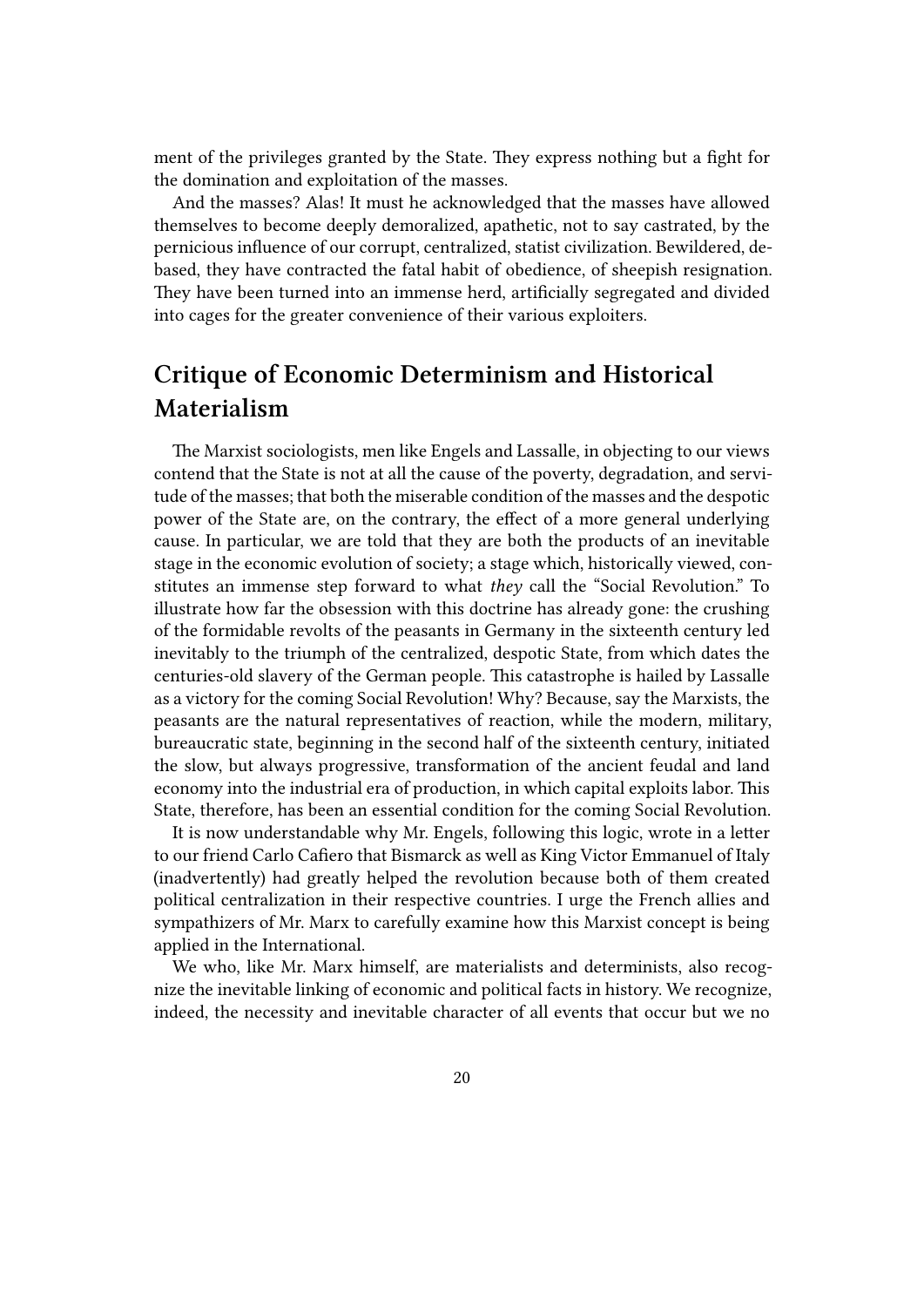longer bow before them indifferently, and above all we are very careful about praising them when, by their nature, they show themselves in flagrant contradiction to the supreme end of history. This is a thoroughly human ideal which is found in more or less recognizable form in the instincts and aspirations of the people and in all the religious symbols of all epochs, because it is inherent in the human race, the most social of all the species of animals on earth. This ideal, today better understood than ever, is *the triumph of humanity, the most complete conquest and establishment of personal freedom and development — material, intellectual, and moral — for every individual, through the absolutely unrestricted and spontaneous organization of economic and social solidarity.*

Everything in history that shows itself conformable to that end, from the human point of view — and we can have no other — is good; all that is contrary to it is bad. We know very well, in any case, that what we call good and bad are always the natural results of natural causes, and that consequently one is as inevitable as the other. But in what is properly called nature we recognize many necessities that we are little disposed to bless, such as the necessity of dying when one is bitten by a mad dog. In the same way, in that immediate continuation of the life of nature called history, we encounter many necessities which we find much more worthy of opprobrium than benediction, and which we believe we should stigmatize with all the energy of which we are capable in the interest of our social and individual morality. We recognize, however, that from the moment they have been accomplished, even the most detestable facts have that character of inevitability which is found in all the phenomena of nature as well as those of history.

To clarify my thought, I shall give some examples. When I study the social and political conditions of the Romans and the Greeks in the period of the decline of antiquity, I conclude that the conquest of Greece by the military and political barbarism of the Romans and the consequent destruction of a comparatively higher standard of human liberty was a natural and inevitable fact. But this does not prevent me from taking, retrospectively and firmly, the side of Greece against Rome in that struggle. For I find that the human race has gained absolutely nothing by the triumph of Rome.

Likewise, that the Christians in their holy fury destroyed all the libraries of the pagans and all their treasures of art, ancient philosophy, and science is an absolutely natural and therefore inevitable fact. But it is impossible for me to see how this fact has in any manner whatsoever furthered our political and social development. I am even very much disposed to doubt the inevitable process of economic facts in which, if one were to believe Mr. Marx, there must be sought to the exclusion of all other considerations the only cause of all of history's moral and intellectual phenomena. Further, I am strongly disposed to think that these acts of holy barbarity, or rather that long series of barbarous acts and crimes which the first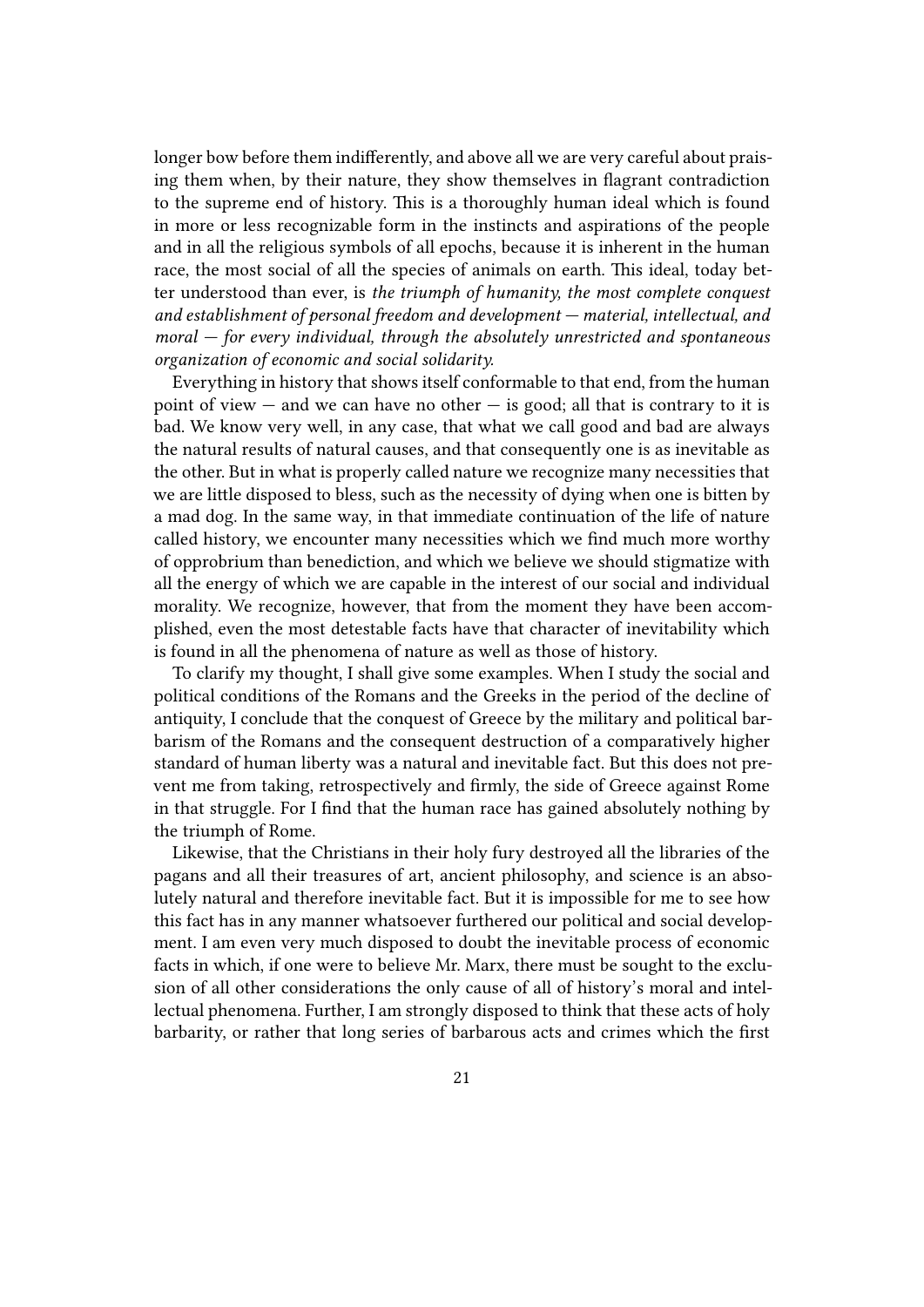Christians, divinely inspired, committed against the human spirit, were among the principal causes of the intellectual and moral degradation, as well as the political and social slavery, which filled that long series of centuries called the Middle Ages. Be sure of this, that if the first Christians had not destroyed the libraries, the museums, and the temples of antiquity, we should not have been condemned today to fight the mass of horrible and shameful absurdities which still clog men's brains to such a degree that I sometimes doubt the possibility of a more humane future.

Continuing my protests against the kinds of historical facts whose inevitability I myself also acknowledge, I pause before the splendor of the Italian republics and before the magnificent awakening of human genius during the Renaissance. Then I see two friends, as ancient as history itself, approaching; the same two serpents which tip till now have devoured everything beautiful and virtuous that mankind has created. They are called the Church and the State, the papacy and the *empire.* Eternal evils and inseparable allies, embracing each other and together devouring that unfortunate, most beautiful Italy, condemning her to three centuries of death. Well, though I again find it all natural and inevitable, I nevertheless curse both emperor and pope.

Let us pass on to France. After a century of struggle, Catholicism, supported by the State, finally triumphed over Protestantism. Do I not still find in France today some politicians or historians of the fatalist school who, calling themselves revolutionists, consider this victory of Catholicism — a bloody and inhuman victory if ever there was one — a veritable triumph for the cause of the Revolution? Catholicism, they insist, was then the State representing democracy, while Protestantism represented the revolt of the aristocracy against the State and consequently against democracy. This sort of sophism is completely identical to the Marxist sophism, which also considers the triumph of the State to be a victory for social democracy. It is with these disgusting and revolting absurdities that the mind and moral sense of the masses are perverted, habituating them to hail their bloodthirsty exploiters, the masters and servants of the State, as their saviors and emancipators.

It is a thousand times right to say that Protestantism, not as a Calvinist theology but as an energetic and armed protest, represented revolt, liberty, humanity, the destruction of the State; while Catholicism was public order, authority, divine law, the mutual salvation of the Church and the State, the condemnation of human society to protracted slavery.

Hence, while recognizing the inevitability of the accomplished fact I do not hesitate to say that the victory of Catholicism in France in the sixteenth and seventeenth centuries was a great misfortune for the entire human race. The massacre of Saint Bartholomew and the revocation of the Edict of Nantes were facts as disastrous for France as were, in our times, the defeat and massacre of the people of Paris in the Commune of Paris. I have actually heard very intelligent and very worthy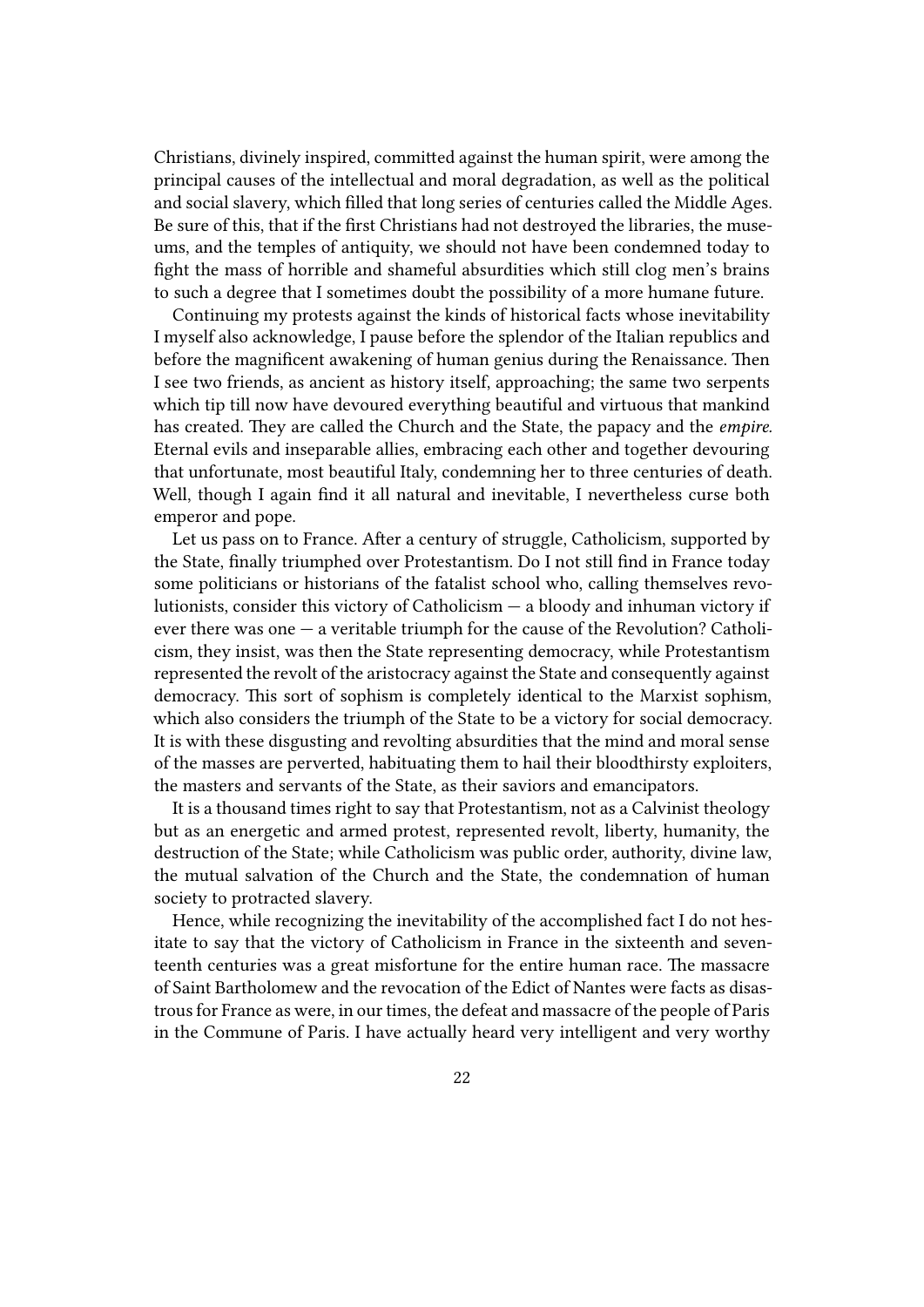Frenchmen ascribe the defeat of Protestantism in France to the revolutionary nature of the French people. "Protestantism," they allege, "was only a semi-revolution; we need a complete revolution; it is for this reason that the French neither wanted nor could prevent the Reformation. France preferred to remain Catholic till the moment when it could proclaim atheism. This is why the French people, with true Christian resignation, tolerated both the horrors of Saint Bartholomew and the no less abominable revocation of the Edict of Nantes."

These worthy patriots either fail to or do not want to consider one thing. A people who for any reason whatsoever tolerates tyranny will finally lose the salutary habit and even the very instinct of revolt. Once a people loses the inclination for liberty, it necessarily becomes, not only in its external conditions but in the very essence of its own being, a people of slaves. It was because Protestantism was defeated in France that the French people lost, or perhaps never acquired, the habit of liberty. It is because this habit is wanting that France today lacks what we call political *consciousness,* and it is because it lacks this consciousness that all the revolutions it has made up till now have failed to achieve its political liberty. With the exception of its great revolutionary days, which are its festival days, the French people remain today as they were yesterday, a people of slaves.

Going on to other cases, I take up the partition of Poland. Here I am very glad, at least on this question, to agree with Mr. Marx; for he, like myself and everyone else, considers this partition a *great crime.* I would only like to know why, given both his fatalistic and his optimistic point of view, he contradicts himself by condemning a great event which already belong to the historical past. Proudhon, whom he loved so much," was much more logical and consistent than Marx. Trying with might and main to establish an historical justification for his conclusion, he wrote an unfortunate pamphlet" in which he first showed quite decisively that the Poland of the nobility must perish, because it carries within itself the germs of its own dissolution. He then attempted to contrast this nobility unfavorably with the Tsarist Empire, which he deemed a harbinger of the triumphant socialist democracy. This was much more than a mistake. I do not hesitate to say, in spite of my tender respect for the memory of Proudhon, that it was a crime, the crime of a sophist who, in order to win a dispute, dared to insult a martyred nation at the very moment when it was for the hundredth time revolting against its Russian and German debauchers and for the hundredth time lying prostrate under their blows…

Why does Marx, in contradiction to his own ideas, favor the establishment of an independent Polish state? Mr. Marx is not only a learned socialist, he is also a very clever politician and a patriot no less ardent than Bismarck, though he would approach his goals through somewhat different means. And like many of his compatriots, both socialist and otherwise, he desires the establishment of a great Ger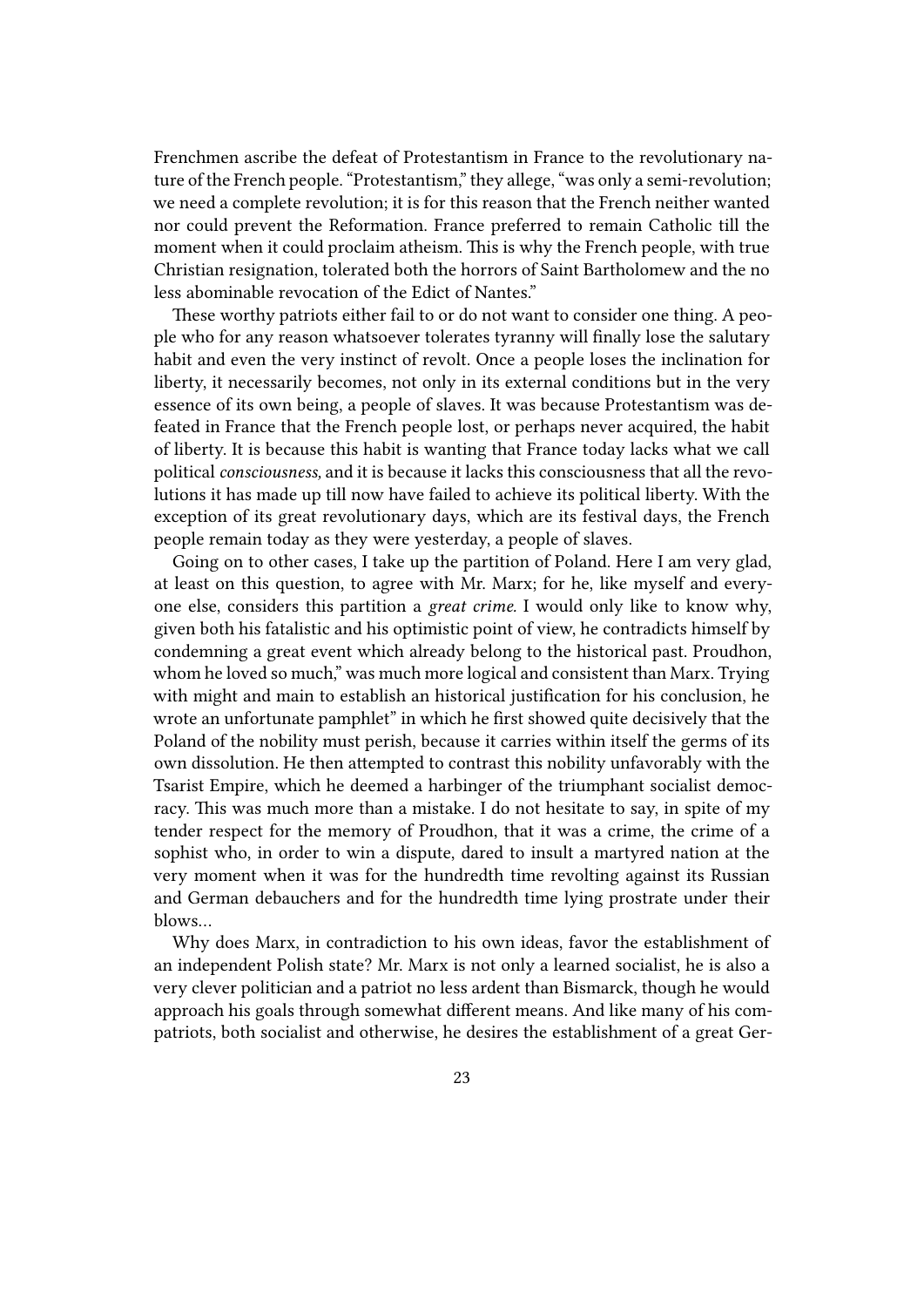manic state, one that will glorify the German people and benefit world civilization. Now among the obstacles to the realization of this aim is the Prussian Empire which, with menacing power, poses as the protector of the Slavic peoples against German civilization.

The policy of Bismarck is that of the present; the policy of Marx, who considers himself at least as Bismarck's successor, is that of the future." And when I say that Mr. Marx considers himself the continuation of Bismarck, I am far from defaming Marx. If he did not consider himself as such, he could not have permitted Engels, the confidant of all his thoughts, to write that Bismarck serves the cause of the Social Revolution. He serves it now, inadvertently, in his own way; Mr. Marx will serve it later, in another way.

Now let us examine the particular character of Mr. Marx's policy. Let us ascertain the essential points in which it differs from the policy of Bismarck. The principal point and, one might say, the only one, is this: Mr. Marx is a democrat, an authoritarian socialist, and a republican. Bismarck is an out-and-out aristocratic, monarchical Junker. The difference is therefore very great, very serious, and both sides are sincere in their differences. On this point, there is no agreement or reconciliation possible between Bismarck and Mr. Marx. Even apart from Marx's lifelong dedication to the cause of social democracy, which he has demonstrated on numerous occasions, his very position and his ambitions are a positive guarantee on this point. In a monarchy, however liberal, or even in a conservative republic like that of Thiers there can be no role for Mr. Marx, and much less so in the Prussian Germanic Empire founded by Bismarck, with a militarist and bigoted bugbear of an emperor as chief, and all the barons and bureaucrats as guardians. Before he can come to power, Mr. Marx will have to sweep all that away. He is therefore forced to be a revolutionary.

The concepts of the form and the conditions of the government, these ideas separate Bismarck from Mr. Marx. One is an out-and-out monarchist and the other is an out-and-out democrat and republican and, into the bargain, a socialist democrat and socialist republican.

Let us now see what unites them. *It is the out-and-out cult of the State.* I have no need to prove it in the case of Bismarck. The proofs are there. He is completely a state's man, and nothing but a state's man. But neither is it difficult to prove that Mr. Marx is also a state's man. He loves government to such a degree that he even wanted to institute one in the International Workingmen's Association; and he worships power so much that he wanted, and still intends today, to impose his dictatorship upon us. His socialist political program is a very faithful expression of his personal attitude. The supreme objective of all his efforts, as is proclaimed in the fundamental statutes of his party in Germany, is the establishment of the great People's State [Volksstaat].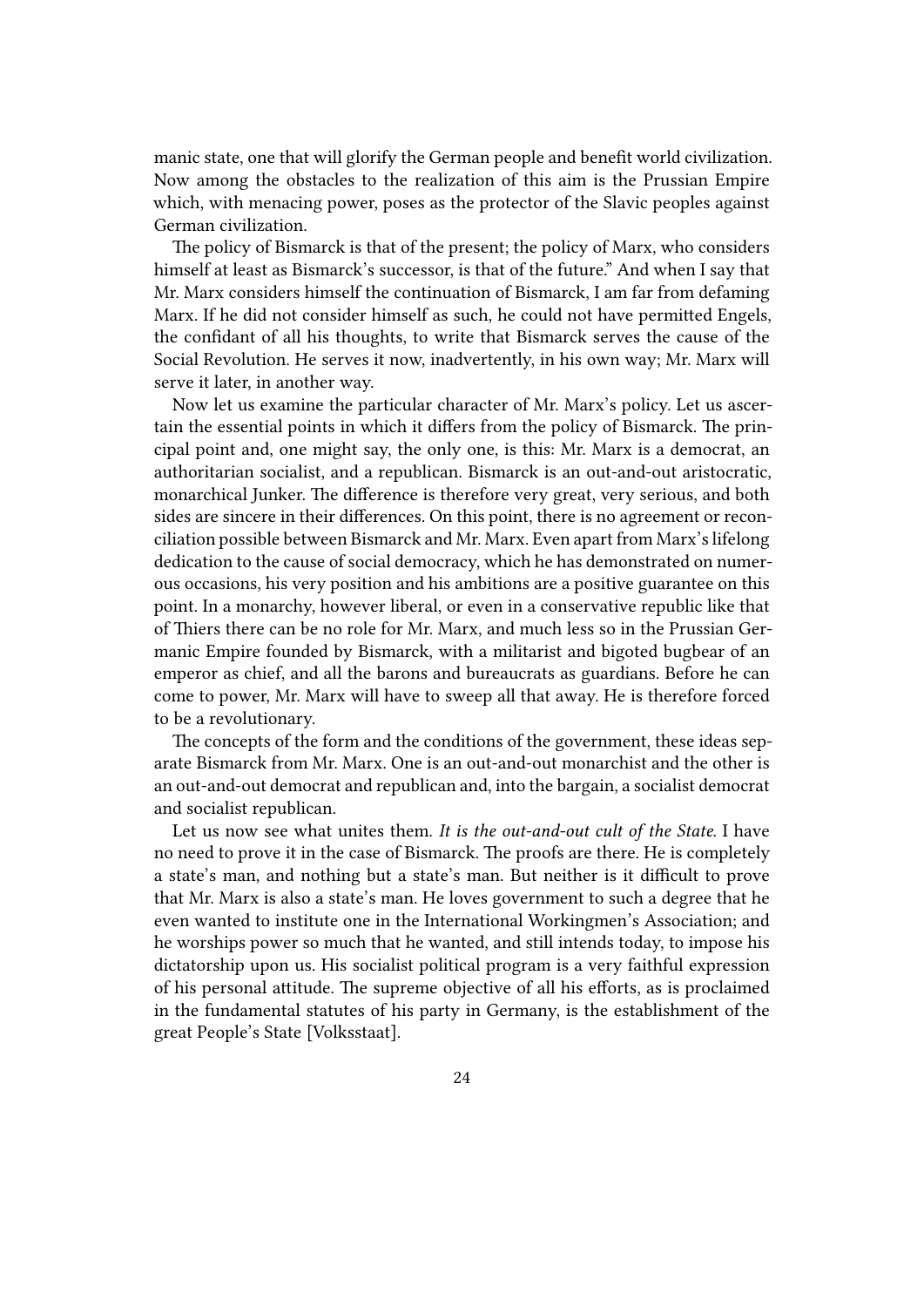But whoever says state necessarily says a particular limited state, doubtless comprising, if it is very large, many different peoples and countries, but excluding still more. For unless he is dreaming of a universal state, as did Napoleon and the Emperor Charles the Fifth, or the papacy, which dreamed of the Universal Church, Marx will have to content himself with governing a single state. Consequently, whoever says state says a state, and whoever says a state affirms by that the existence of other states, and whoever says other states immediately says: competition, jealousy, truceless and endless war. The simplest logic as well as all history bears witness to this truth.

Any state, under pain of perishing and seeing itself devoured by neighboring states, must tend toward complete power, and having become powerful. it must embark on a career of conquest so that it will not itself be conquered; for two similar but competing powers cannot coexist without trying to destroy each other. Whoever says "conquest," under whatever form or name, says conquered peoples, enslaved and in bondage.

It is in the nature of the State to break the solidarity of the human race. The State cannot preserve itself as an integrated entity and in all its strength unless it sets itself up as the supreme be-all and end-all for its own subjects, though not for the subjects of other unconquered states. This inevitably results in the supremacy of state morality and state interests over universal human reason and morality, thus rupturing the universal solidarity of humanity. The principle of political or state morality is very simple. The State being the supreme objective, everything favorable to the growth of its power is good; everything contrary to it, however humane and ethical, is bad. This morality is called patriotism. The International is the negation of patriotism and consequently the negation of the State. If, therefore. Mr. Marx and his friends of the German Social Democratic party should succeed in introducing the State principle into our program, they would destroy the International.

The State, for its own preservation, must necessarily be powerful as regards foreign affairs, but if it is so in regard to foreign relations, it will unfailingly be so in regard to domestic matters. The morality of every state must conform to the particular conditions and circumstances of its existence, a morality which restricts and therefore rejects any human and universal morality. It must see to it that all its subjects think and, above all, act in total compliance with the patriotic morality of the State and remain immune to the influence and teachings of true humanistic morality. This makes state censorship absolutely necessary; for too much liberty of thought and opinion is incompatible with the unanimity of adherence demanded by the security of the State, and Mr. Marx, in conformity with his eminently political point of view, considers this censorship reasonable. That this is in reality Mr. Marx's opinion is sufficiently demonstrated by his attempts to in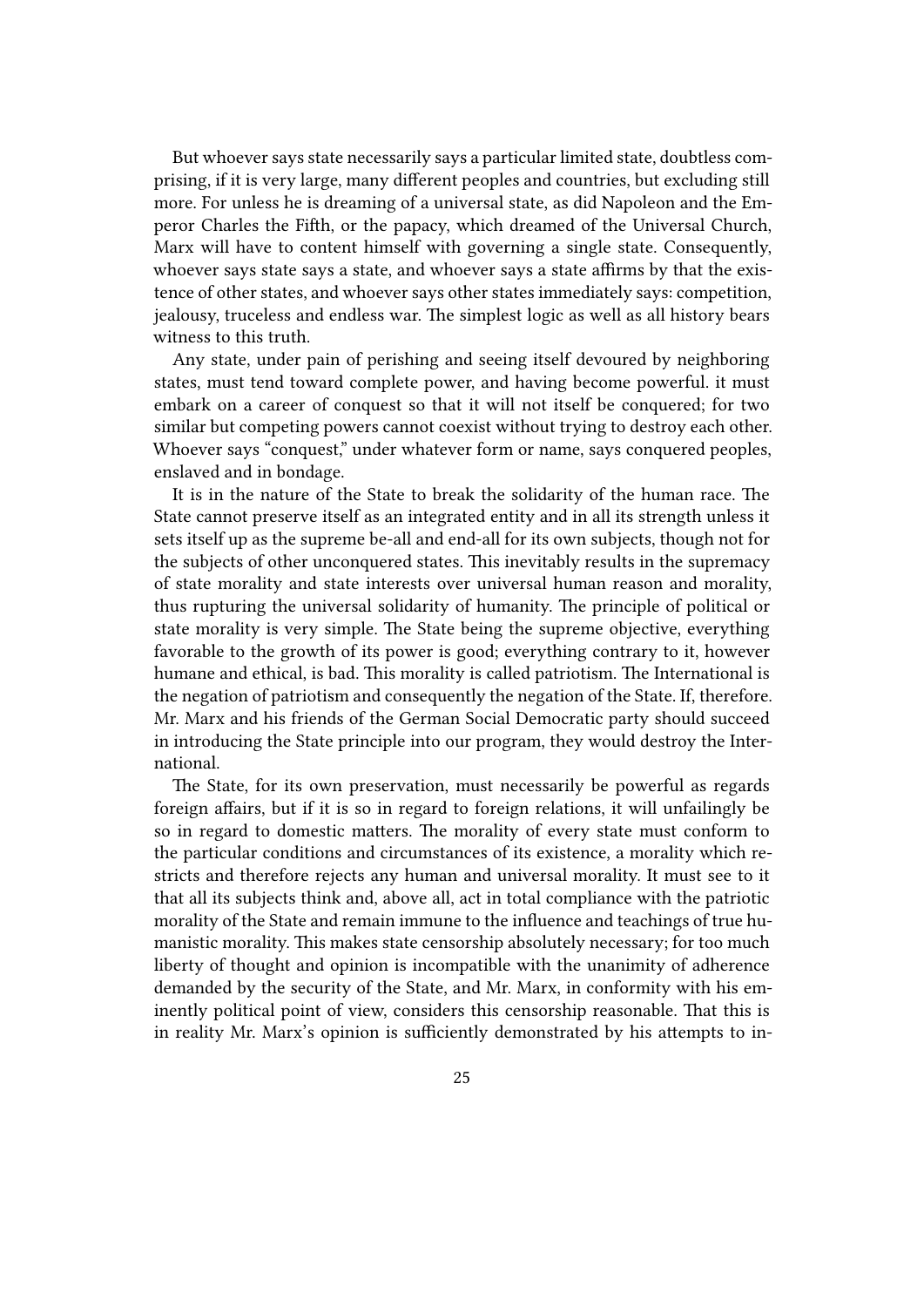troduce censorship into the International, even while masking these efforts with plausible pretexts.

But however vigilant this censorship may be, even if the State were to have an exclusive monopoly over education and instruction for all the people, as Mazzini wished, and as Mr. Marx wishes today, the State can never be sure that prohibited and dangerous thoughts may not somehow be smuggled into the consciousness of its subjects. Forbidden fruit has such an attraction for men, and the demon of revolt, that eternal enemy of the State, awakens so easily in their hearts when they are not entirely stupefied, that neither the education nor the instruction nor even the censorship of the State sufficiently guarantees its security. It must still have a police, devoted agents who watch over and direct, secretly and unobtrusively, the current of the people's opinions and passions. We have seen that Mr. Marx himself is so convinced of this necessity that he planted his secret agents in all the regions of the International, above all in Italy, France, and Spain. Finally, however perfect from the point of view of preserving the State, of organizing the education and indoctrination of its citizens, of censorship, and of the police, the State cannot be secure in its existence while it does not have an armed force to defend itself against its *enemies at home.*

The State is the government from above downwards of an immense number of men, very different from the point of view of the degree of their culture, the nature of the countries or localities that they inhabit, the occupations they follow, the interests and aspirations directing them — the State is the government of all these by one or another minority. This minority, even if it were a thousand times elected by universal suffrage and controlled in its acts by popular institutions, unless it were endowed with omniscience, omnipresence, and the omnipotence which the theologians attribute to God, could not possibly know and foresee the needs of its people, or satisfy with an even justice those interests which are most legitimate and pressing. There will always he discontented people because there will always be some who are sacrificed.

Besides, the State, like the Church, is by its very nature a great sacrificer of living beings, It is an arbitrary being in whose heart all the positive, living, unique, and local interests of the people meet, clash, destroy each other, become absorbed into that abstraction called the *common interest* or the *common good* or the public *welfare,* and where all the real wills cancel each other in that abstraction that bears the name will of *the people.* It follows from this that the so-called will of the people is never anything but the negation and sacrifice of all the real wills of the people, just as the so-called public interest is nothing but the sacrifice of their interests. But in order for this omnivorous abstraction to impose itself on millions of men, it must be represented and supported by some real being, some living force. Well,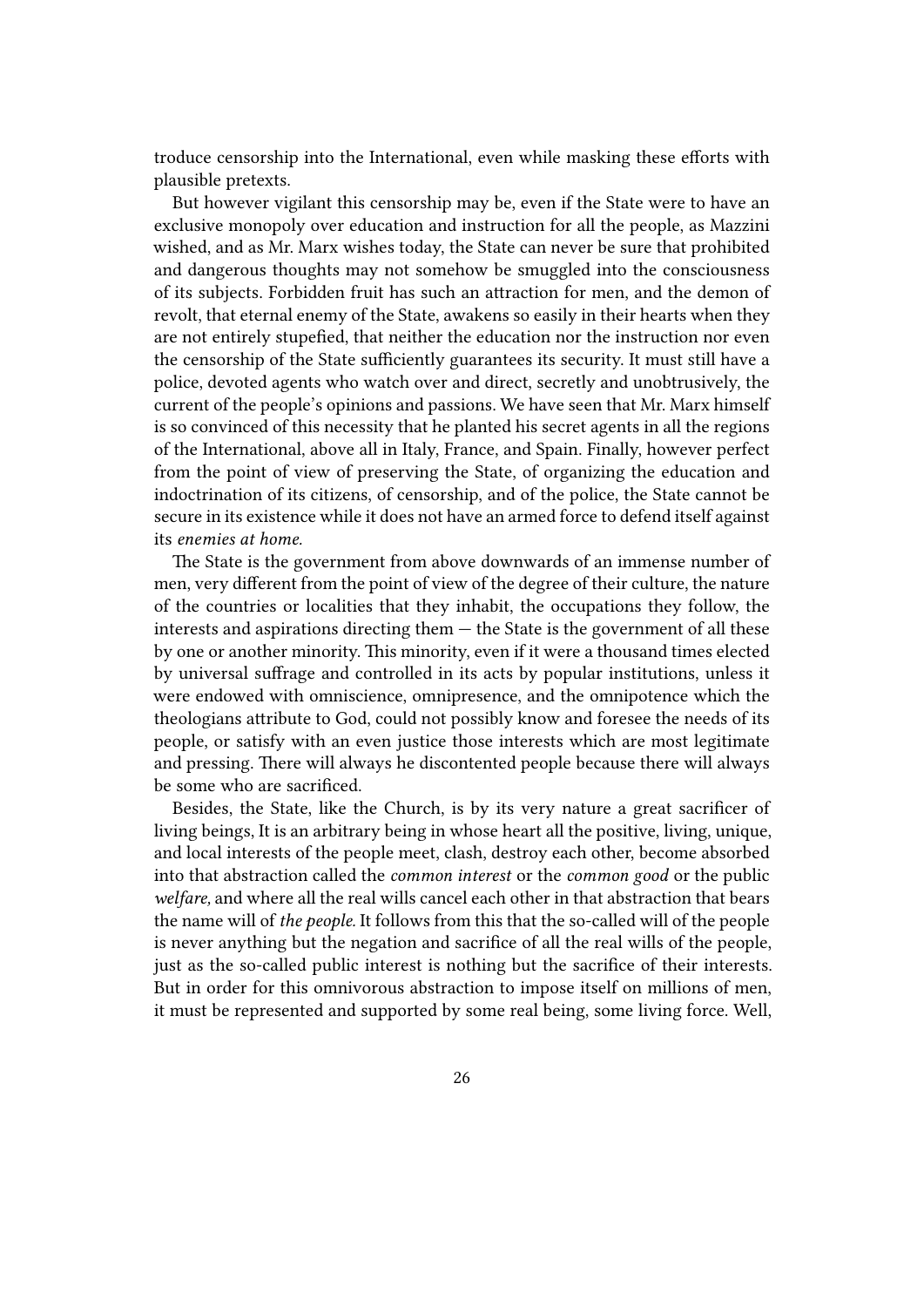this force has always existed. In the Church it is called the clergy, and in the State the ruling or governing class.

And, in fact, what do we find throughout history? The State has always been the patrimony of some privileged class: a priestly class, an aristocratic class, a bourgeois class. And finally, when all the other classes have exhausted themselves, the State then becomes the patrimony of the bureaucratic class and then falls or, if you will, rises — to the position of a machine. But in any case it is absolutely necessary for the salvation of the State that there should be some privileged class devoted to its preservation.

But in the People's State of Marx there will be, we are told, no privileged class at all. All will be equal, not only from the juridical and political point of view but also from the economic point of view. At least this is what is promised, though I very much doubt whether that promise could ever be kept. There will therefore no longer be any privileged class, but there will be a government and, note this well, an extremely complex government. This government will not content itself with administering and governing the masses politically, as all governments do today. It will also administer the masses economically, concentrating in the hands of the State the production and division of wealth, the cultivation of land, the establishment and development of factories, the organization and direction of commerce, and finally the application of capital to production by the only banker — the State. All that will demand an immense knowledge and many heads "overflowing with brains" in this government. It will be the reign of *scientific intelligence,* the most aristocratic, despotic, arrogant, and elitist of all regimes.There will be a new class, a new hierarchy of real and counterfeit scientists and scholars, and the world will be divided into a minority ruling in the name of knowledge, and an immense ignorant majority. And then, woe unto the mass of ignorant ones!

Such a regime will not fail to arouse very considerable discontent in the masses of the people, and in order to keep them in check, the "enlightened" and "liberating" government of Mr. Marx will have need of a not less considerable armed force. For the government must be strong, says Engels, to maintain order among these millions of illiterates whose mighty uprising would be capable of destroying and overthrowing everything, even a government "overflowing with brains."

You can see quite well that behind all the democratic and socialistic phrases and promises in Marx's program for the State lies all that constitutes the true despotic and brutal nature of all states, regardless of their form of government. Moreover, in the final reckoning, the People's State of Marx and the aristocratic-monarchic state of Bismarck are completely identical in terms of their primary domestic and foreign objectives. In foreign affairs there is the same deployment of military force, that is to say, conquest. And in home affairs the same employment of armed force,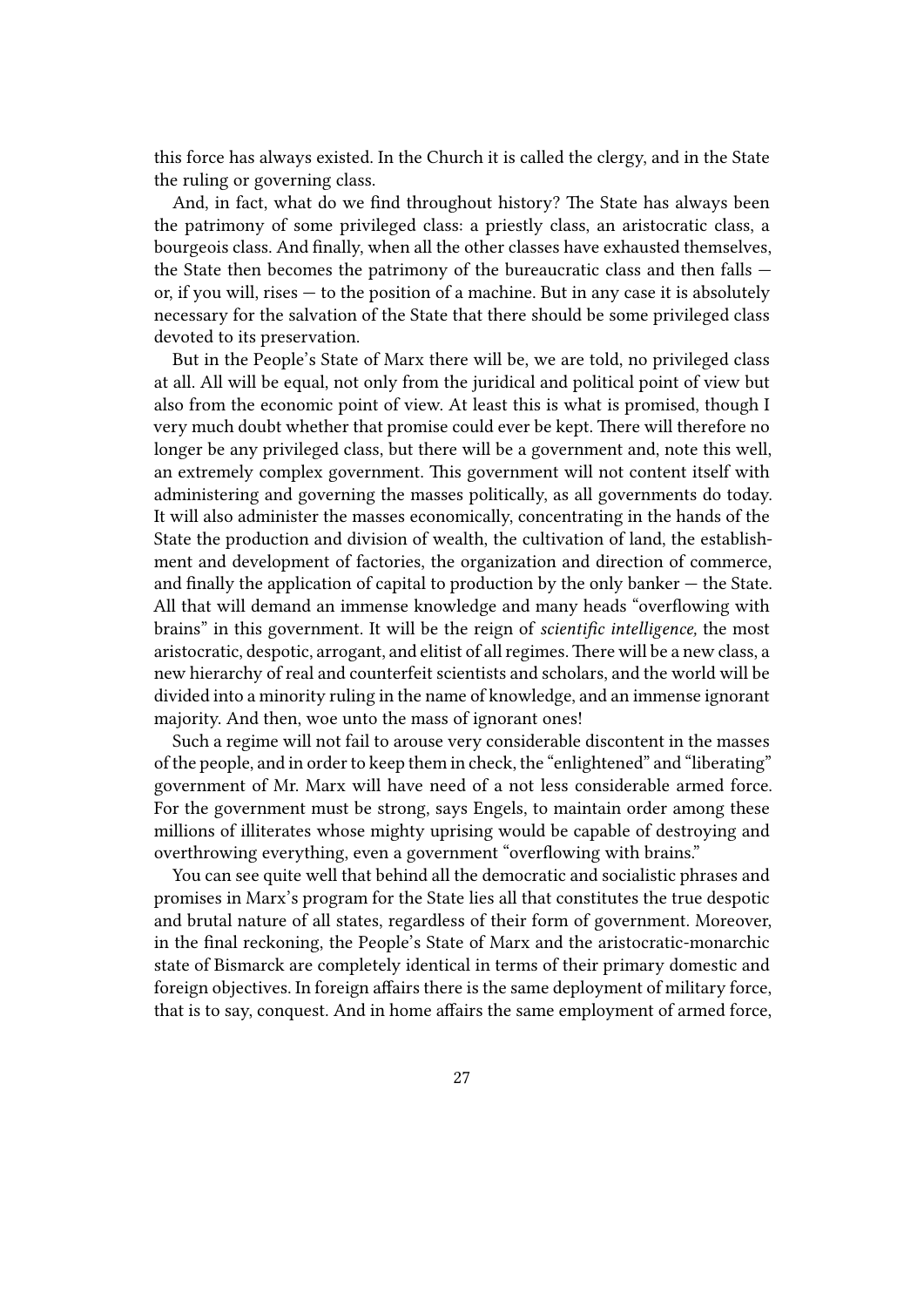the last argument of all threatened political leaders against the masses who, tired of always believing, hoping, submitting, and obeying, rise in revolt.

Let us now consider the real national policy of Marx himself. Like Bismarck, he is a German patriot. He desires the greatness and glory of Germany as a state. No one in any case will count it a crime for him to love his country and his people, and he is so profoundly convinced that the State is the condition *sine qua non* for the prosperity of his country and the emancipation of his people. Thus he naturally desires to see Germany organized into a very powerful state, since weak and small states always run the risk of being swallowed up. Therefore Marx, as a clear and ardent patriot, must wish for the power and expansion of Germany as a state.

But, on the other hand, Marx is a celebrated socialist and, what is more, one of the principal initiators of the International. He does not content himself with working only for the emancipation of the German proletariat. He feels honor bound to work at the same time for the emancipation of the proletariat of all countries. As a German patriot, he wants the power and glory, the domination by Germany; but as a socialist of the International he must wish for the emancipation of all the peoples of the world. How can this contradiction be resolved?

There is only one way  $-$  that is to proclaim that a great and powerful German state is an indispensable condition for the emancipation of the whole world; that the national and political triumph of Germany is the triumph of humanity.

This conviction, once vindicated, is not only permissible but, in the name of the most sacred of causes, mandatory, to make the International, and all the federations of other countries serve as a very powerful, effective, and, above all, popular means for establishing the great pan-Germanic state. And that is precisely what Marx tried at the London Conference in 1871 and with the resolutions passed by his German and French friends at the Hague Congress [1872]. If he did not succeed more fully, it is assuredly not for lack of zeal or great skill on his part, but probably because his fundamental idea was false and its realization impossible.